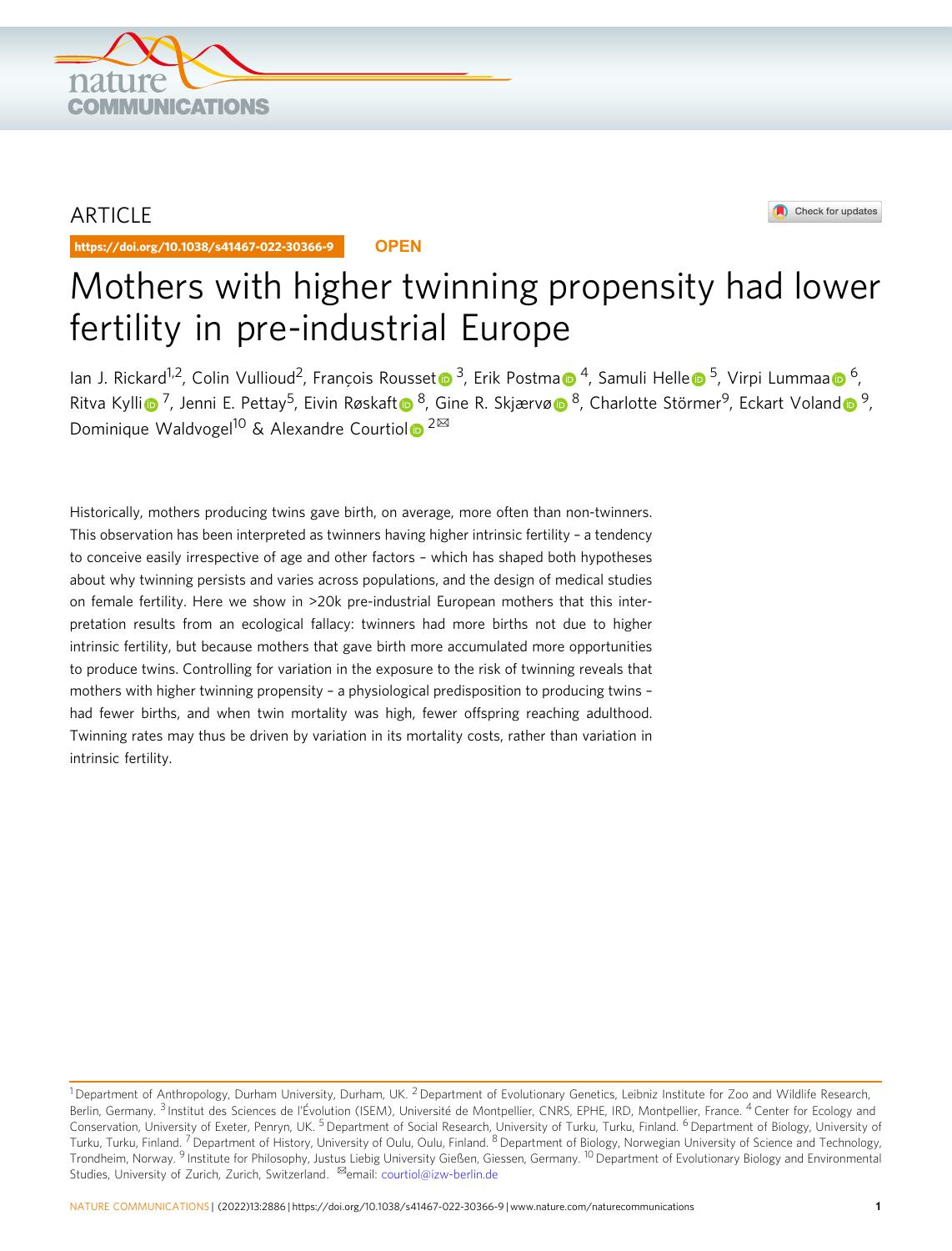uman twin births are rare but ubiquitous<sup>[1](#page-9-0),[2](#page-9-0)</sup>. Despite a substantial research effort, evolutionary biologists $3-11$  $3-11$  $3-11$ , as well as developmental biologists<sup>12</sup>, and geneticists<sup>13,14</sup>, continue to struggle to understand why twinning occurs and what influences its prevalence. Twinning also represents a practical challenge for public health since, even in the presence of high-quality medical care, twin births increase hospital costs and mortality rates for both mothers and offspring across populations<sup>[15](#page-9-0)–[18](#page-9-0)</sup>. Here, we investigate what drives variation in twinning rates by examining how dizygotic twinning relates to maternal fertility.

The biology of twinning differs between monozygotic and dizygotic events $12$ . Monozygotic twinning, which produces "identical twins", occurs at a low and steady rate across populations ( $\sim$ 0.35–0.4% of births)<sup>[1](#page-9-0)</sup> and results from the split of a fertilised embryo at an early developmental stage with no apparent reason or clear correlates (beyond being a frequent consequence of assisted reproductive technologies<sup>19</sup>). In contrast, dizygotic twinning, which produces "fraternal twins", results from the fertilisation of two eggs by two sperm and occurs at a rate that is higher and more variable both within and between populations  $(-0.7-2.7\% \text{ of births}^{1,2,20})$  $(-0.7-2.7\% \text{ of births}^{1,2,20})$  $(-0.7-2.7\% \text{ of births}^{1,2,20})$ . The rate of dizygotic twinning has been shown to be correlated with several environmental, genetic, and developmental factors, with a particularly strong effect of the age of the mother<sup>13,20</sup>. For these reasons, most research with a focus on variation in twinning rates focuses on dizygotic twinning, which we will henceforth refer to as twinning for short.

An idea well-entrenched in both the medical and evolutionary literature is that twinning may be the expression of a woman's intrinsic fertility—her potential to give birth irrespective of age and any stochastic factors occurring within her reproductive life, including past reproduction. Specifically, twinning propensity the probability that a birth produces more than one offspring—is thought to be physiologically associated with higher intrinsic fertility<sup>[5](#page-9-0)-[10,](#page-9-0)21</sup>. Several authors have further proposed that, compared to mothers that have produced singletons only (nontwinners), the presumed higher intrinsic fertility of mothers that have produced twins (twinners) reflects their higher phenotypic quality—an idea known as the *heterogeneity hypothesis*<sup>9</sup>. Twinning would thus be an adaptive strategy more frequently expressed by females who are able to withstand the costs of twinning and reap the benefits $7,9$  $7,9$ .

The study of how twinning rates relate to fertility and survival not only shapes our understanding of why the frequency of twins varies within and between populations, but also guides medical research. For example, in the search for genetic variants underpinning female fertility, key studies $13,14$  rely on the direct comparison of genomes from groups of twinners and non-twinners, because they are assumed to differ in their overall intrinsic fertility.

While the negative effects of twinning on maternal and offspring survival are indisputable, conclusions that twinning is positively associated with intrinsic fertility are questionable. These conclusions are based on numerous studies showing that when counting a twin birth as one birth, twinners have more births during their lifetime (total births) than non-twinners<sup>[5](#page-9-0),[8](#page-9-0)–10</sup>. Crucially, however, inferring a positive correlation between intrinsic fertility and twinning propensity from a positive correlation between realisations of these latent traits—total birth and lifetime twinning status—constitutes an ecological fallacy $2^{1-23}$ .

An ecological fallacy<sup>[24](#page-10-0)</sup> is a particular type of erroneous inference where patterns revealed in between-group comparisons are presumed to also apply to the individual data constituting such groups<sup>25</sup>. This well known and yet lasting problem caused by overlooking insidious effects of analysing sets of aggregated data plagues the conclusions from many studies across a range of fields $26,27$  $26,27$  $26,27$ .

Authors of previous work on the relationship between twinning and fertility (including most of us) have fallen into this aggregation trap by classifying each mother as a twinner or nontwinner based on an aggregation of all her birth outcomes prior to statistical analysis. A mother's lifetime twinning status confounds her twinning propensity with her exposure to the risk of twinning, which accumulates with the number of births she experiences<sup>[22](#page-10-0)</sup>—just as people who drive as part of their job (e.g. taxi drivers) are more likely to be involved in a car crash because they drive more<sup>28</sup>. Not controlling for variation in exposure between mothers makes any comparison of twinners and nontwinners problematic. For example, consider the prediction that "twinning mothers should exhibit additional features of a robust phenotype, including shorter average inter-birth intervals, later ALB [age at last birth] and longer reproductive spans resulting in higher parities"<sup>9</sup>. Here, the predicted differences between twinners and non-twinners may arise in the absence of an association between intrinsic fertility and twinning propensity: women with shorter interbirth intervals, later age at last birth, or longer reproductive spans are more likely to have twins because they give birth more often.

Although the extent to which conclusions are robust to the effect of the aggregation will vary among studies, large biases are likely to be common<sup>29,30</sup>. Any study investigating which properties of an individual influence their risk of a given event (e.g. being involved in a traffic accident, catching a sexually transmitted disease, winning the lottery, or having twins) in a situation where the exposure to such risk varies, needs to account for variation in exposure (e.g. distance driven, number of sexual partners, number of tickets bought, or total births). Without this, it remains unknown whether twinners have, relative to nontwinners, a higher twinning propensity (which increases the risk of twinning at each birth), a higher intrinsic fertility (which increases the exposure to the risk of twinning), or both (as commonly assumed).

Assessing the nature of the relationship between twinning propensity and intrinsic fertility requires not only an analytical framework that accounts for differences in risk exposure within and between mothers, but also large amounts of reliable data. Modern datasets conflate natural variation in twinning propensity and intrinsic fertility with variation introduced by medical intervention and family planning, whereas historical datasets for single populations are often too small to study rare events such as twinning with precision (a notable exception being the dataset from the Utah population studied by Robson & Smith<sup>9,23</sup>). We thus assembled a unique demographic dataset by pooling together data from nine European populations (Table [1\)](#page-2-0), resulting in 105,833 births to 21,290 mothers born in the 18th and 19th centuries[5](#page-9-0),[8,](#page-9-0)[31](#page-10-0)–[36.](#page-10-0) These mothers were from populations that had not yet undergone much of the demographic transition towards lower lifetime number of offspring that is characteristic of industrialised populations<sup>37</sup>. For the sake of simplicity, we considered all births resulting in more than one child as twinning events. Such events therefore include rare cases of triplets. Furthermore, although our dataset does not distinguish dizygotic from monozygotic twins, estimations based on the sex of children suggest that the vast majority of twins in our dataset  $(\sim80\%)$  were dizygotic, similar to other European populations<sup>[1,3](#page-9-0)</sup>.

We start this study by replicating previous analyses of the relationship between lifetime twinning status and total births after aggregating birth outcomes within mothers (i.e. without accounting for variation in risk exposure between mothers). Second, we examine the relationship between twinning and fertility at the level of births (i.e. using non-aggregated data) to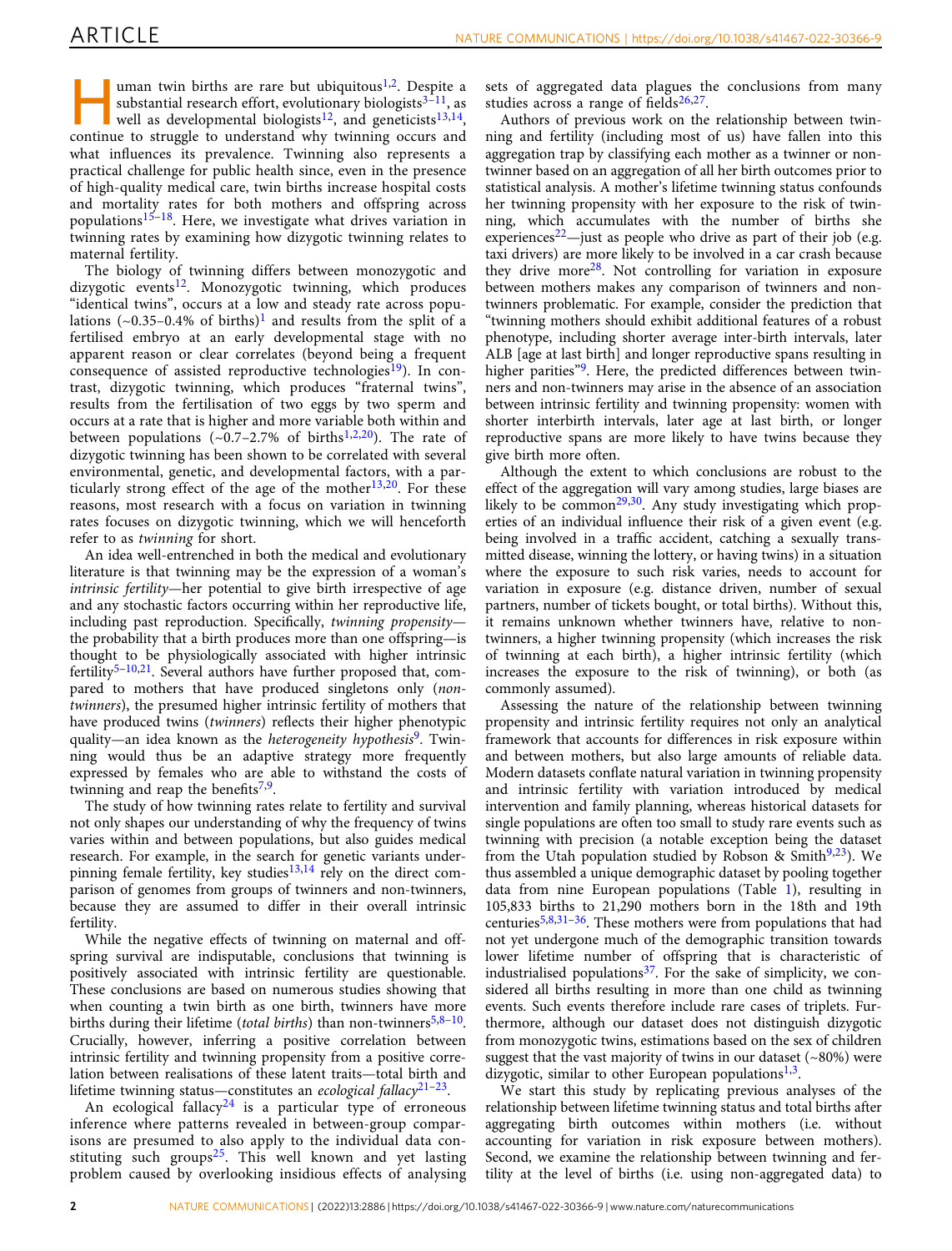<span id="page-2-0"></span>

|                              | Table 1 Details of data used in the present study, for each               |                          |                |                  |             |                        | population separately and for all populations combined. |                 |                     |                |                       |                                  |                   |
|------------------------------|---------------------------------------------------------------------------|--------------------------|----------------|------------------|-------------|------------------------|---------------------------------------------------------|-----------------|---------------------|----------------|-----------------------|----------------------------------|-------------------|
| Population                   | Locations                                                                 | birth period<br>Maternal | <b>Mothers</b> | Non-<br>twinners | Twinners    | rate $(\%)$<br>Twinner | Offspring<br>birth period                               | <b>Births</b>   | Singleton<br>births | Twin<br>births | Twinning<br>rate (%o) | Total births<br>(min-median-max) | <b>References</b> |
| inland East                  | laakkima, Rautu                                                           | 1742-1899                |                | 781              | 90          | 103.33                 | 771-1940                                                |                 | 4347                | 57             | 21.83                 | $1 - 7 - 17$                     | 33,34             |
| inland Lapland               | Inari, Enontekiö and<br>Sodankylä                                         | 700-1884                 | 757            | 695              | 62          | 81.9                   | 725-1918                                                | 3548<br>444     | 3482                | 89             | 18.6                  | $1-6-13$                         |                   |
| inland SW-<br>Archipelago    | Hiittinen, Kustavi,<br>Rymättylä                                          | 1709-1899                | 2737           | 2443             | 294         | 107.42                 | 732-1942                                                | 12136           | 11816               | 320            | 26.37                 | $1-6-15$                         | 9,6               |
| inland West                  | kaalinen,                                                                 | 700-1899                 | 5669           | 5200             | 469         | 82.73                  | 721-1943                                                | 30733           | 30224               | 509            | 16.56                 | $1 - 7 - 16$                     | 33,34             |
| Sami Lapland<br>rummhöm      | ower Saxony, Germany 1705-1823<br>nari, Enontekiö and<br>Pulkkila, Tyrvää | 703-1880                 | 3739<br>957    | 3461<br>885      | 278<br>72   | 74.35<br>75.24         | 725-1868<br>729-1920                                    | 17634<br>4858   | 17336<br>4780       | 298<br>78      | 16.06<br>16.06        | $1 - 6 - 17$<br>1-7-13           | 8,32              |
| Sweden Lapland               | Karesuando,<br>Sodankylä                                                  | 1721-1878                | 1943           | 1797             | 146         | 75.14                  | 1749-1902                                               | 11106           | 10946               | 160            | 14.41                 | $1 - 8 - 17$                     | 32,35,36          |
|                              | lukkasjärvi, Jokkmok,<br>Vilhelmina and<br>Billivaara                     |                          |                |                  |             |                        |                                                         |                 |                     |                |                       |                                  |                   |
| All the above<br>Switzerland | All the above<br>Linthal, Elm                                             | 1700-1899<br>700-1899    | 21290<br>4617  | 19656<br>4394    | 223<br>1634 | 48.3<br>76.75          | 1720-1945<br>720-1945                                   | 21374<br>105833 | 21138<br>104069     | 236<br>1764    | 11.04<br>16.67        | $1-6-18$<br>$1-7-18$             | This paper        |
|                              |                                                                           |                          |                |                  |             |                        |                                                         |                 |                     |                |                       |                                  |                   |
|                              |                                                                           |                          |                |                  |             |                        |                                                         |                 |                     |                |                       |                                  |                   |

obtain an estimate of the relationship no longer confounded by risk exposure. Third, we test four mechanisms that may drive the true (i.e. per-birth) relationship between twinning and fertility by simulating the reproductive histories of mothers under alternative biological scenarios, and comparing the simulated to the observed relationship. Finally, we turn to quantifying the effect of twinning propensity on the lifetime number of offspring produced—an integrative measure of lifetime reproductive success encompassing both total births and the increase in offspring number caused by multiple birth events.

### Results

Relationship between twinning and total births. In accordance with previous work $5,7-10$  $5,7-10$ , our data show that twinners had more total births than non-twinners (extra births to twinners: 1.43;  $CI<sub>95%</sub>: 1.22, 1.65; Fig. 1a; Supplementary Table 1), with the odds$  $CI<sub>95%</sub>: 1.22, 1.65; Fig. 1a; Supplementary Table 1), with the odds$  $CI<sub>95%</sub>: 1.22, 1.65; Fig. 1a; Supplementary Table 1), with the odds$ of being classified as a twinner increasing by 1.17-fold  $(Cl_{95\%}:$ 1.16, 1.19; Fig. [1](#page-3-0)b; Supplementary Table 2) with each additional total birth. As 92.6% of twinners produced twins only once, the average number of extra births being larger than one shows that twinners produced, on average, more singletons than nontwinners.

The positive relationship between lifetime twinning status and total births may not, however, reflect a positive relationship between per-birth twinning probability and maternal total births<sup>22</sup>. Indeed, when we analyse the twinning status of each birth, we find that the per-birth twinning probability is negatively related to total births. That is, mothers who were more likely to have twins in any given birth event had fewer births overall (Fig. [2;](#page-4-0) Supplementary Table 3), with the odds of twinning being multiplied by 0.967 ( $CI<sub>95%</sub>:$  0.952, 0.983) with each additional total birth. There is little evidence for variation in the slope of this relationship among populations, irrespective of whether such variation is modelled by means of an interaction between fixed effects (Likelihood Ratio Test,  $X^2 = 11.9$ ,  $p = 0.12$ ) or as a random slope (LRT,  $X^2 = 1.22$ ,  $p = 0.31$ ; see "Methods" for details).

Candidate mechanisms shaping the relationship between twinning and total births. The relationship depicted in Fig. [2](#page-4-0) raises a new question: how does the negative relationship between per-birth twinning probability and total births come about? One possibility is that maternal age, which we explicitly did not control for in the previous analysis, drives the relationship due to its influence on the per-birth probability of twinning<sup>1,11</sup>. For example, mothers that start reproducing from the age of 30 onwards show an increased probability of twinning but will have a short reproductive lifespan and few total births. However, other mechanisms may also be at play, including some where maternal age influences both the per-birth probability of twinning and fertility component(s), and it is not a priori obvious how well different hypothesised mechanisms may explain the focal relationship.

Building on the knowledge of human life histories, and the effects of maternal age and parity on human twinning in particular<sup>[1,5](#page-9-0),[9,11,20](#page-9-0)[,23](#page-10-0),[38](#page-10-0),[39](#page-10-0)</sup>, we hypothesised four non-mutually exclusive mechanisms that might shape the relationship between per-birth twinning probability and total births (Fig. [3](#page-5-0)). Each of these hypothesised mechanisms combine three generalised linear mixed-effects models (GLMM)—modelling, respectively, the three key life-history events recorded in our dataset: parity progression (whether or not a mother reproduces again after having given birth), *interbirth interval* (the duration between two consecutive births) and the twinning outcome of a birth (whether a birth yields a singleton or multiple children). All hypothesised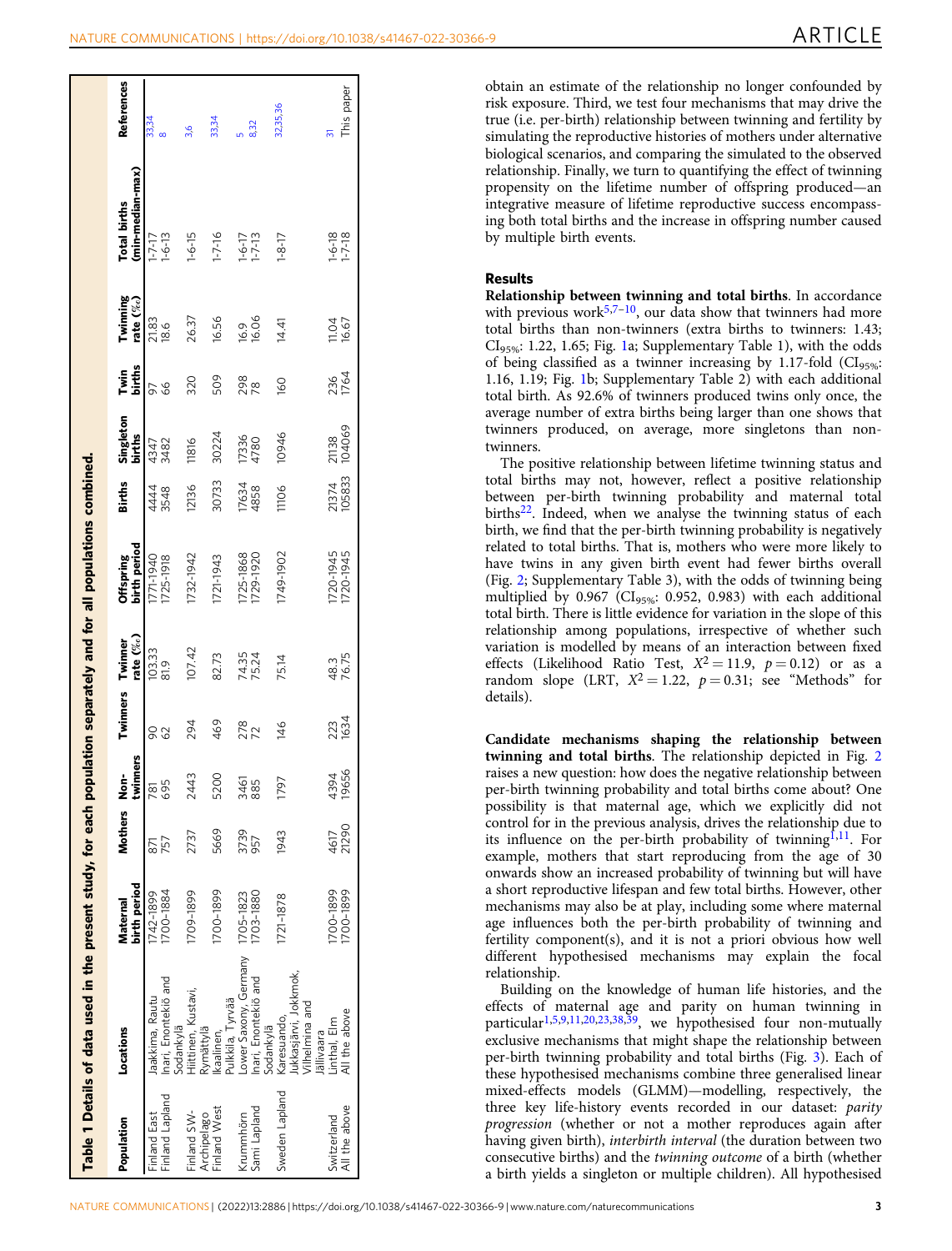<span id="page-3-0"></span>

Fig. 1 Relationship between twinning status and the number of maternal total births. The plots represent marginal predictions (a: points, b: line)  $\pm$  Cl<sub>95%</sub> (a: error bars, b: grey area) from the fits of generalised linear mixed-effects models including the variable depicted on the x-axis as fixed effect and variation between populations as a random effect ( $n = 21,290$  mothers in total, from 8 populations; see Table [1\)](#page-2-0). **a** Twinners had more total births (6.29; Cl<sub>95%</sub>: 5.89, 6.72) than non-twinners (4.86; CI<sub>95%</sub>: 4.58, 5.12), and (**b**) the probability of a mother being a twinner was positively related to a mother's total number of births. Note that the y-axis is represented on a logit scale so as to display the outcome of the logistic (binary) regression as a straight line with an estimated slope β of 0.162 (CI<sub>95%</sub>: 0.145, 0.178). Model summary statistics are provided in Supplementary Tables 1, 2.

mechanisms account for the possibility of reproductive senescence via the consideration of the fixed effects of maternal age and parity (i.e. the number of past births) on parity progression and interbirth intervals, as well as the presence of maternal heterogeneity in intrinsic fertility by means of a "maternal identity" random effect. They differ in how twinning outcomes and twinning propensity relate to the two fertility components (parity progression and interbirth intervals). We first describe and illustrate each mechanism before proceeding to formally testing them using individual-based simulations.

In mechanism P, a twinning event impacts Parity progression. A drop in parity progression after a twinning event is expected since such an event may increase the risk of maternal death and reduce reproductive health $3,5,40$  $3,5,40$ . Furthermore, mothers may show a reduced inclination to continue reproducing after the birth of twins, as suggested for some modern populations<sup>[41,](#page-10-0) but see 42</sup>. Fitting a GLMM to our parity progression data (see "Methods") confirmed that mothers were indeed less likely to keep reproducing following the delivery of twins versus a singleton (Fig. [4a](#page-5-0); Supplementary Table 4). The estimated effect of a twinning event on parity progression was independent of the negative effect of maternal age and parity number, which were included as covariates in this statistical model so as to capture ovarian ageing $43$ . Mechanism P is thus consistent with a negative relationship between per-birth twinning probability and total births.

In mechanism I, a twinning event impacts Interbirth intervals. On the one hand, raising twins to maturity requires more maternal investment (e.g. the production of around twice as much milk during the first 9 months of lactation<sup>44</sup>), which may extend the duration of lactational amenorrhoea and delay the next reproduction. On the other hand, the higher mortality of twin offspring<sup>[1,5,7](#page-9-0),[16](#page-9-0)–[18](#page-9-0),[45](#page-10-0)</sup> may lead to shorter interbirth intervals. Fitting a GLMM to the duration of interbirth intervals reveals that they tended to be slightly shorter after a twinning event (shorter by 1.03 months at mean age and mean parity;  $CI_{95\%}$ : −1.98, −0.194; Fig. [4b](#page-5-0); Supplementary Table 5). As with mechanism P, this effect of a twin event was independent from the effect of maternal age and parity number. Since shorter interbirth intervals after giving birth to twins allow for more total births, the effect of mechanism I goes against the effect of mechanism P in shaping the relationship between per-birth twinning probability and total births.

Mechanism S captures the effect that the reproductive Schedule of a mother exerts on her probability of having twins. In particular, it considers that maternal age influences both the perbirth twinning probability (S1) and total births (S2), giving rise to a relationship between these variables. This could happen, for example, because women starting to reproduce late in their life are more likely to both produce twins and have fewer births (as mentioned above). As for the other life-history traits, we quantified the effect of maternal age on the per-birth twinning probability while controlling for parity since both variables are strongly correlated (Spearman's rho  $= 0.69$  in our dataset) and potentially associated with twinning<sup>[1](#page-9-0)</sup>. The GLMM fitted to our data is consistent with S1: we replicated the well-established result that the maximal per-birth twinning probability is reached when mothers were in their mid to late thirties<sup>[11](#page-9-0)</sup> (Fig. [4c](#page-5-0); Supplementary Table 6). The model fit also reveals that the highest per-birth twinning probability was reached at first birth, with little difference across other parities. This result is consistent with previous studies<sup>[46](#page-10-0)</sup>, although others have also reported no effect<sup>[5](#page-9-0),7</sup>, or a positive effect of parity on twinning probability<sup>[1](#page-9-0),[47](#page-10-0)</sup>. The origin of such variation remains mysterious because studies vary in how they attempt to disentangle the effect of the two correlated variables and this methodological variation obfuscates possible biological differences across populations. Data also support S2: both components of total births (parity progression and interbirth intervals) were associated with maternal age and/or parity. Specifically, the probability of parity progression decreased with maternal age and parity (Fig. [4a](#page-5-0)), while the duration of interbirth intervals mainly increased with parity (Fig. [4b](#page-5-0)). The observation that twinners started to reproduce later than non-twinners is supportive of mechanism S, even though this reproductive delay only applied to twinners who totalled one birth in their life (Supplementary Fig. 1; Supplementary Table 7). Altogether, these results suggest that mechanism S could also have contributed to the observed relationship between per-birth twinning probability and total births.

Mechanism H focuses on the role of maternal Heterogeneity and posits that mothers who have a higher twinning propensity (i.e. an overall higher per-birth twinning probability irrespective of age or parity) are also more fertile overall (i.e. higher intrinsic fertility), either through enhanced parity progression, shorter interbirth intervals or both. Supportive of the presence of maternal heterogeneity, the fits of the three GLMMs modelling each life-history event show random effect variance between mothers (see Supplementary Tables 4–6). In contrast to what is assumed by the heterogeneity hypothesis, however, the predictions for these random effects show that mothers with high random effects on twinning propensity experienced low random effects on parity progression, and high random effects on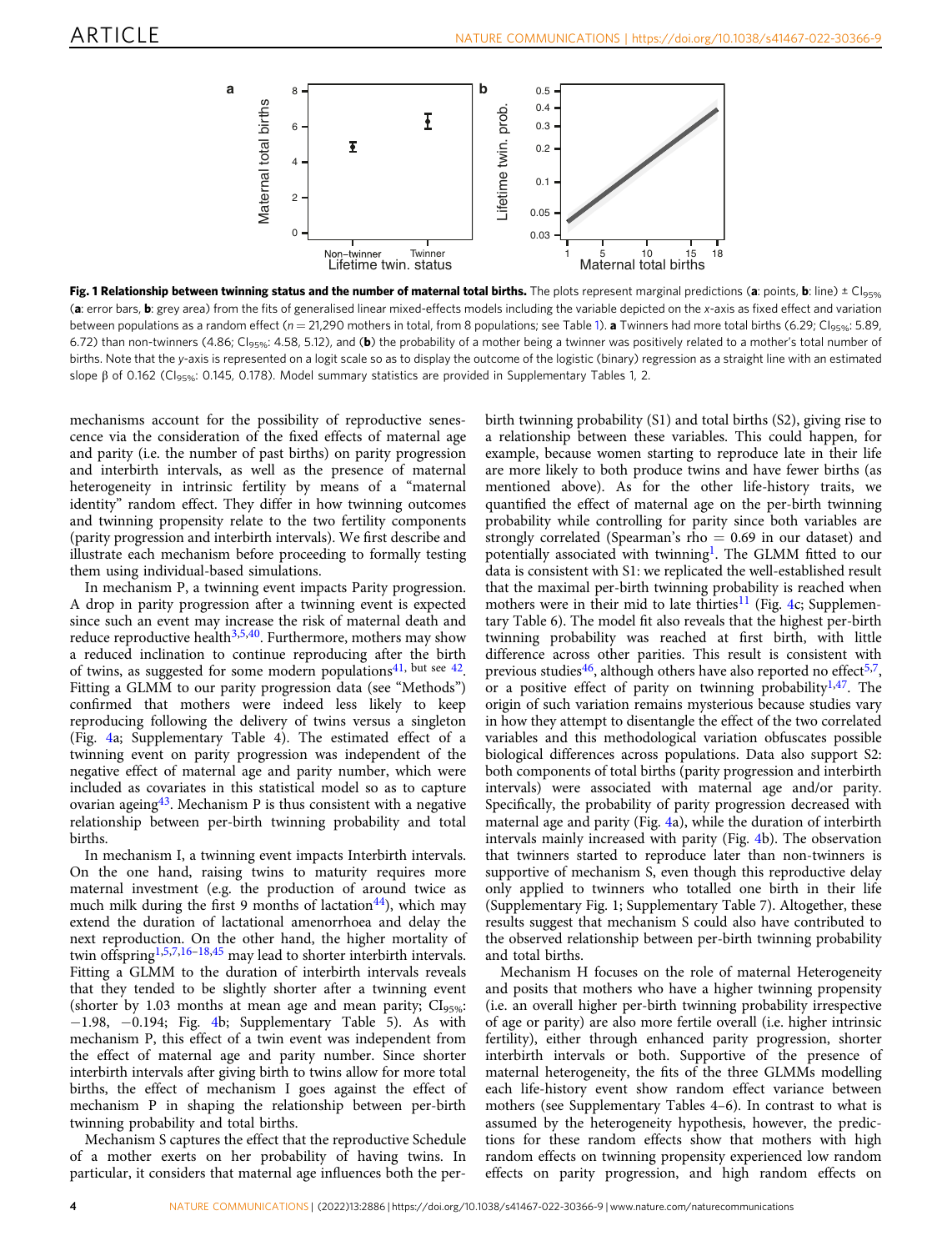<span id="page-4-0"></span>

Fig. 2 Relationship between per-birth twinning probability and maternal **total births.** This plot shows marginal predictions (line)  $\pm$  Cl<sub>95%</sub> (grey area) from the fit of a generalised linear mixed-effects model including maternal total births as fixed effect and variation between populations as a random effect ( $n = 21,290$  mothers in total, from 8 populations; see Table [1\)](#page-2-0). Estimates obtained for per-birth twinning probability vary between 0.021 (CI95%: 0.017, 0.025) for mothers who gave birth only once, and 0.012 (CI95%: 0.0088, 0.015) for mothers who gave birth 18 times—the maximal total births recorded in our data. Note that the y-axis is represented on a logit scale so as to display the outcome of the logistic (binomial) regression as a straight line with an estimated slope  $β$  of  $-0.0338$  (Cl<sub>95%</sub>:  $-0.0510$ , −0.0168). Model summary statistics are provided in Supplementary Table 3.

interbirth intervals (Supplementary Fig. 2). Maternal heterogeneity thus exerted a negative influence on the relationship between per-birth twinning probability and total births.

In sum, all four mechanisms potentially influenced the relationship between per-birth twinning probability and total births: the impact of twinning events on parity progression (mechanism P) and the role of heterogeneity between mothers (mechanism H) are likely to have contributed to its negative slope, while the impact of twinning events on interbirth intervals (mechanism I) is likely to have pushed the relationship in the other direction. The effect of the schedule of reproduction (mechanism S) is more ambiguous as it could have influenced the relationship either way depending on the exact reproductive schedule of mothers.

Contribution of the candidate mechanisms to the relationship between twinning and total births. To assess the role of each of these four mechanisms in shaping the relationship between perbirth twinning probability and total births, we used the estimates provided by the three fitted GLMMs illustrated in Fig. [4](#page-5-0) (as well as sub-models derived from them; see Methods for details, as well as Supplementary Tables 8–12) to parametrise individualbased simulations. We programmed the simulations to replay in silico the reproductive history of the women from our dataset, birth after birth, by drawing random realisations of the three key life-history events in the presence or absence of each of the four mechanisms (Supplementary Figs. 3, 4). After simulating multiple datasets under each of the 16 possible combinations of the four mechanisms (PISH, PIS, PIH, PSH, PI, …, Fig. [5\)](#page-6-0), including a scenario that does not contain any such mechanism (named 0), we quantified the relationship between per-birth twinning probability and total births in each simulated dataset, and

compared these to the relationship observed in the empirical data. We performed this comparison using a so-called goodnessof-fit test which considered, in turn, each simulation scenario as a null hypothesis which the empirical data had a chance to reject (see Methods and Supplementary Notes for details). This approach is suitable for identifying those hypothesised scenarios that can explain the data, and for excluding those that cannot. Importantly, accepting any single scenario from the set of those retained does not imply that it is the true one. Furthermore, none of the scenarios will be retained if all fail to fit the data adequately.

Our analysis of the simulated datasets revealed that the relationship shown in Fig. 2 is most likely the result of the impact of a twinning event on parity progression (mechanism P) and to a lesser degree on interbirth intervals (mechanism I), as well as the effect of the schedule of reproduction on per-birth twinning probability (mechanism S). Indeed, all six simulation scenarios not rejected by our goodness-of-fit test (i.e.  $p > 0.05$ ) include mechanism P (scenarios P, PI, PS, PIS, PSH, PISH; Fig. [5;](#page-6-0) Supplementary Table 13) and four of them include mechanism S (PS, PIS, PSH, PISH). Simulating heterogeneity in twinning propensity between mothers (mechanism H) did not increase the goodness of fit of the eight simulation scenarios that did not initially consider this mechanism (0, P, I, S, PI, IS, PIS), with the exception of the goodness of fit for PS, which was marginally improved. Moreover, the scenario with the best goodness of fit includes mechanisms P, I and S (PIS;  $p = 0.169$ ) but not H, which shows that the negative association we measured between twinning propensity and intrinsic fertility contributed little to the negative relationship between per-birth twinning probability and total births. Because mechanism I contributes positively to the relationship (Figs. [4b](#page-5-0), [5](#page-6-0)), the analysis reveals that P and S are the only mechanisms, out of the four considered, that could be responsible for the negative association between per-birth twinning probability and total births.

Twinning and total number of offspring. While our results show that an increase in per-birth twinning probability led to a reduction in total births, the overall effect of twinning on the reproductive output of women may still be positive when counting the total number of offspring produced. This is because, by definition, twinning events lead to additional offspring per birth (one in the case of twins sensu stricto, two in the case of triplets). To test whether twinning propensity increases the total number of offspring irrespective of the variation in risk exposure between mothers, we need to vary this trait while keeping all other factors the same. We therefore simulated the reproductive histories of mothers under scenario PIS (the one best fitting the data) after increasing the per-birth probability of twinning across all maternal ages and parity values while keeping other effects acting on fertility unchanged, and compared the results of such simulations to those produced under the original twinning probabilities.

The original twinning probabilities lead to the simulation of mothers with a mean (95% Central Range from simulation replicates,  $CR_{95\%}$ ) twinning rate of 16.7 (15.8, 17.6)‰, a twinner rate (i.e. the frequency of mothers that are twinners) of 77.1 (73.7, 81.6)‰, a mean number of births of 4.83 (4.81, 4.86), and a mean number of offspring of 4.91 (4.88, 4.95). Mothers simulated to have an approximately 10-fold higher twinning rate (mean twinning rate: 167‰, CR<sub>95%</sub>: 165, 169; mean twinner rate: 535‰,  $CR_{95\%}: 530, 541$ ) would have more offspring (mean = 5.54;  $CR_{95\%} = 5.50, 5.58$ ) despite fewer total births (mean = 4.75;  $CR_{95\%} = 4.72, 4.78$ ). The magnitude of the simulated increase in twinning rate is arbitrary: an increase in twinning propensity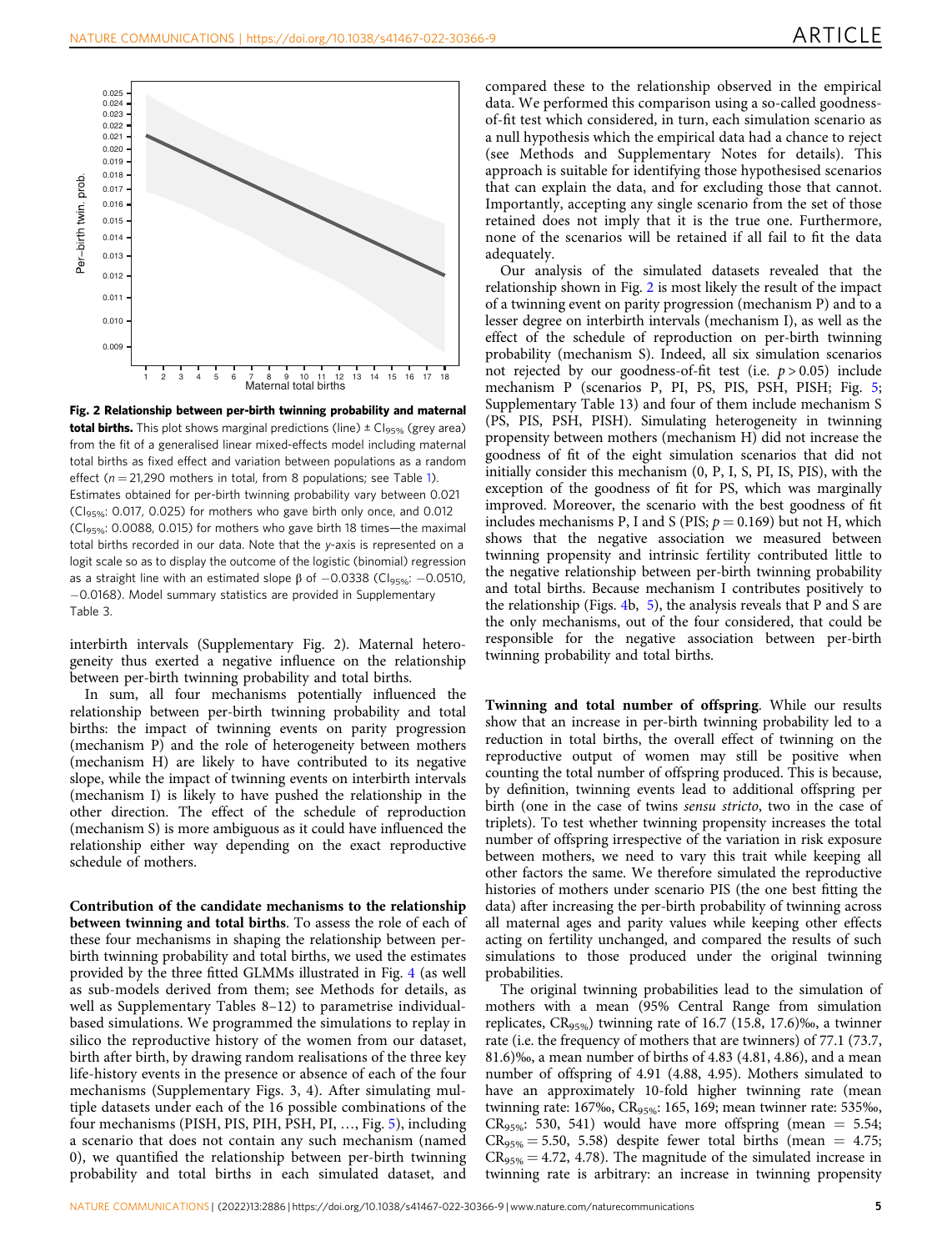<span id="page-5-0"></span>

Fig. 3 Representation of the four, non-mutually exclusive, candidate mechanisms impacting the relationship between per-birth twinning probability and total births. Circles represent the three life-history events we considered: parity progression (PP), per-birth probability of twinning (T) and interbirth interval (IBI). The rectangles represent the variables potentially shaping these life-history events—maternal age and parity at a given birth (referred to as Age + Parity) and whether the last birth was a twin birth or not (Twin)—as well as a random effect capturing other sources of heterogeneity between mothers (Maternal identity). Black arrows represent relationships assumed in all simulation scenarios. Another random effect capturing differences between populations was also considered for all life-history events and all mechanisms (not shown). Red arrows represent relationships used to activate each mechanism.



Fig. 4 Relationship between maternal age, parity and twinning status and the three life-history events describing maternal reproductive life. a The probability that a mother keeps reproducing after a given parity (parity progression) was lower following the birth of twins than following the birth of a singleton ( $n = 105,833$  births in total, from 21,290 mothers). Marginal predictions for the probability of parity progression are shown in black with open symbols, with scale on the left y-axis, and were computed given a parity and twinning status as average predictions over the empirical distribution of maternal age at each parity. The mean of maternal age for each parity is shown by the grey line with filled symbols, with the scale on the right y-axis. **b** The duration between two consecutive births (interbirth interval) increased with parity (colour) but slightly decreased after the birth of twins vs singleton (line type) or with maternal age (x-axis) when parity is held constant ( $n = 84,543$  births in total, from the 18,520 mothers who had at least two births). c Mothers presented the highest risk of twinning ( $n = 105,833$  births in total, from 21,290 mothers) during their mid and late thirties, as well as at parity 1 (purple line). For  $(b, c)$ , marginal predictions are shown as curves and are computed for maternal age and parity values spanning the 95% central ranges of the observed distributions of these variables. Model summary statistics are provided in Supplementary Tables 4–6.

always increases the number of offspring, but a large increase exacerbates the differences.

Although the total number of offspring born increased with twinning propensity, a trade-off exists between the number of offspring from a given birth and the survival prospects of such offspring. This is true in humans<sup>[1,5,7](#page-9-0),[16](#page-9-0)-[18](#page-9-0),[45](#page-10-0)</sup>, as well as in non-human primates<sup>48</sup> and many other species<sup>[49,50](#page-10-0)</sup>. Although the exact mortality costs of twinning vary with time and space<sup> $2,18$  $2,18$  $2,18$ </sup>, as well as the cut-off used for the age at which mortality is compared<sup>1</sup>, if twins are less likely to survive birth, infancy and/or childhood than singletons, an increase in twinning rate may no longer be systematically associated with an increase in lifetime reproductive success.

When simulating the relatively small mortality difference observed between singletons and twin offspring as observed for some of the populations we sampled<sup>8</sup>, the increase in twinning rate remained associated with an increase in total number of (surviving) offspring (baseline: 3.98, CR95%: 3.96, 4.00; 10-fold increase in twinning rate: 4.23,  $CR_{95\%}: 4.20, 4.26$ ). In contrast, when we used larger estimates for the mortality difference between singletons and twin offspring as documented for other populations we sampled<sup>3</sup>,

the increase in twinning rate became associated with a decrease in total number of surviving offspring (baseline: 3.41, CR<sub>95%</sub>: 3.39, 3.43; 10-fold increase in twinning rate: 3.33, CR<sub>95%</sub>: 3.31, 3.35). Therefore, when measured as the number of offspring reaching adulthood, whether an increased twinning propensity was associated with a higher or lower lifetime reproductive success depended on the mortality levels in the population considered. As above, this outcome holds irrespective of the exact increase in twinning propensity simulated.

#### **Discussion**

In this paper, we investigated the relationship between twinning and fertility by analysing the reproductive history of >20k mothers from pre-industrial European populations. Altogether, we show that in pre-industrial Europe, twinning impacted fertility, and that these traits are not, as others have proposed, both indicators of the same underlying physiology.

Previous studies of the relationship between twinning and fertility compared women according to their lifetime twinning status (i.e. twinner vs non-twinner). When we applied this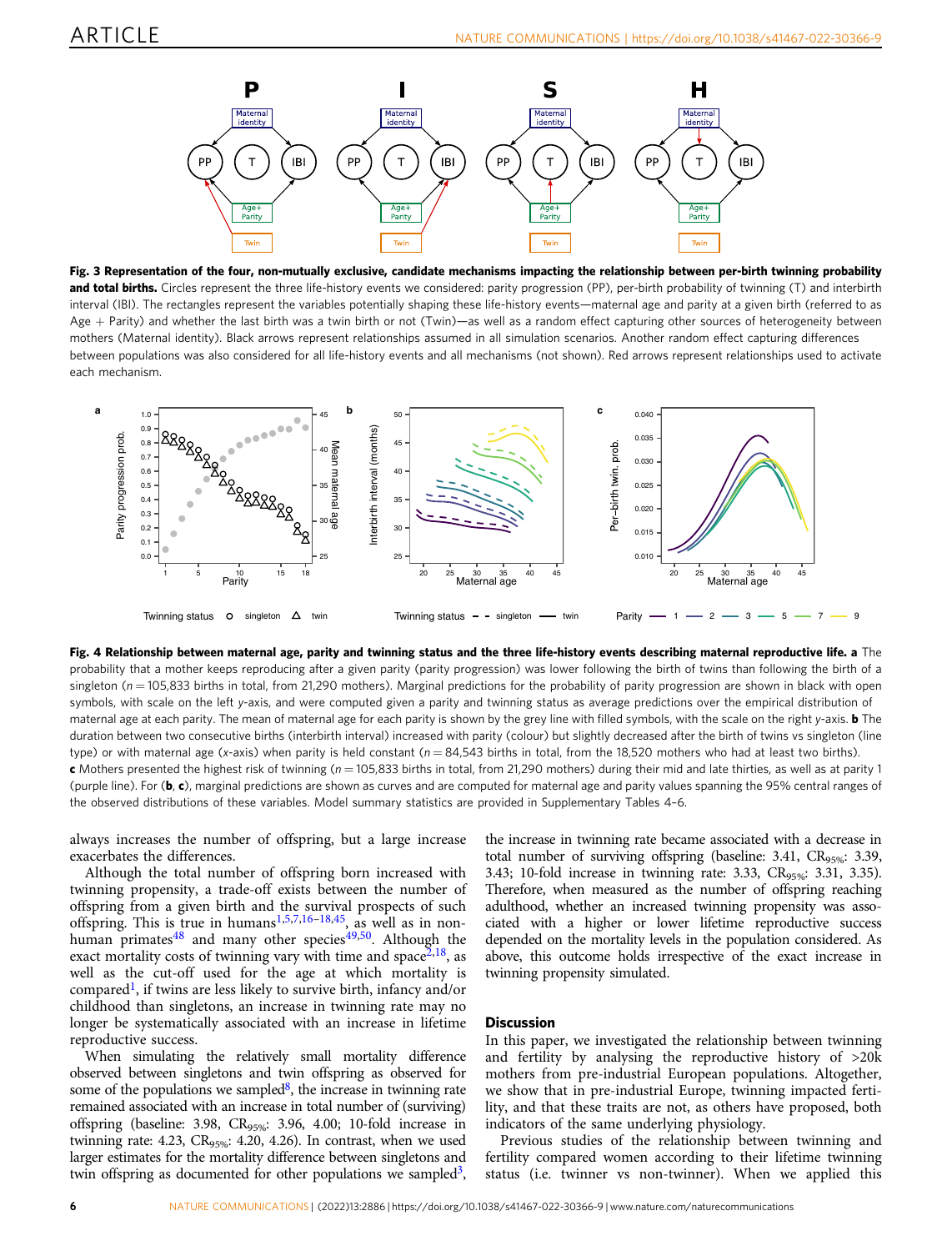<span id="page-6-0"></span>

Fig. 5 Goodness-of-fit for the 16 simulation scenarios testing which of the four mechanisms could account for the slope between the logit of the per-birth twinning probability and maternal total births shown in Fig. [2.](#page-4-0) The letters P, I, S & H are used to indicate which mechanisms were included in each simulation scenario. Mechanism P considers that a twinning event impacted parity progression. Mechanism I considers that a twinning event impacts the interval between that birth and the next one. Mechanism S considers that the reproductive schedule of a mother impacts both her twinning probability and her total number of births, creating an association between these two variables. Mechanism H considers that twinning propensity and intrinsic fertility are associated as a consequence of maternal heterogeneity. The scenario 0 does not include any of these mechanisms. The shape of each petal of the flower plot shows the distribution of slopes obtained for simulation replicates under each scenario  $(n = 200$  per scenario). The colour of each petal provides the result of a goodness-of-fit test. Yellow petals correspond to simulation scenarios compatible with the observed slope ( $p$ -value  $> 0.05$ ) and purple petals correspond to scenarios incompatible with them ( $p$ -value  $\leq$  0.05), with variation in the intensity of the colour reflecting the p-value as shown in the colour bar. The dashed green inner circular contour line represents the slope shown in Fig. [2.](#page-4-0) A simulation scenario that would consider the true mechanisms would therefore show a yellow petal whose centre was intersected by this circle. The black outer circular contour line corresponds to a null slope with negative slopes falling within the circle and positive slopes being outside.

statistical approach, which by aggregating the outcomes of all births over a woman's life is biased by variation in the exposure to the risk of twinning between mothers, we observed the positive relationship between twinning and fertility that many researchers have interpreted as the consequence of a (positive) relationship between twinning propensity and intrinsic fertility<sup>[5](#page-9-0),[7](#page-9-0)-10</sup>. In contrast, when we controlled for variation in risk exposure by performing the same analysis without aggregating data (i.e. at the level of each birth) to reveal the unbiased biological relationship between twinning and fertility, its sign flipped from positive to negative—an extreme effect of data aggregation known as "Simpson's paradox"[51,52.](#page-10-0)

The negative relationship between twinning propensity and intrinsic fertility was also found when correlating the estimates for the "maternal identity" random effect obtained by fitting hierarchical (mixed) models. However, a goodness-of-fit analysis showed that this relationship between latent traits exerted at best a minor influence on the relationship between realised twinning and fertility outcomes. This goodness-of-fit analysis suggests that the latter relationship was not a consequence of maternal heterogeneity in common physiological factors underpinning both fertility and twinning, but rather a consequence of two mechanisms: i) mothers reproducing later than average were both more likely to produce twins and to have fewer births, and ii) mothers were more likely to cease reproduction after a twinning event, irrespective of the underlying cause.

Our results cast doubt on the validity of findings from epidemiological and clinical studies that assumed that the lifetime (dizygotic) twinning status is a proxy for female intrinsic fertility. For example, a number of studies<sup>[13,14,](#page-9-0)[53](#page-10-0)-[57](#page-10-0)</sup> aimed at identifying gene variants associated with twinning and/or fertility. This comparison of the characteristics of women according to whether they have produced twins or not is misguided because it conflates twinning propensity with total births. When searching for genetic variants associated with female intrinsic fertility, this approach increases the risk of both false positives and false negatives. For example, alleles that appear to be associated with twinning may, in fact, be alleles functionally linked to high parity progression only, and not to twinning propensity. Similarly, alleles that increase (or decrease) twinning propensity may not be detected if they simultaneously decrease (or increase) intrinsic fertility. The problem is not restricted to genetic studies, however. For example, studies that have used (dizygotic) twinning prevalence to identify secular trends in intrinsic fertility have also failed to control for variation in risk exposure between women<sup>[58](#page-10-0)–[60](#page-10-0)</sup>.

Our results also cast doubt on the validity of the heterogeneity hypothesis, which posits that females of high intrinsic fertility have a higher twinning propensity<sup>9[,23](#page-10-0)</sup>. Importantly, the rejection of this hypothesis by our data does not imply the absence of heterogeneity among mothers: the three life-history traits we modelled (parity progression, interbirth interval and twinning) were all found to vary among mothers independently of their age and reproductive history. However, mothers with a high twinning propensity were, in general, not the same individuals as the mothers with a high intrinsic fertility. Although individuals with high intrinsic fertility and twinning propensity (i.e. "supermums";<sup>[7](#page-9-0)</sup> or "robust maternal phenotypes" $\overline{9,61}$  $\overline{9,61}$  $\overline{9,61}$  $\overline{9,61}$ ) did exist, they were rare and not representative of the relationship between twinning and total births, at least in preindustrial Europe. Whether the evidence documented by Robson and Smith $9,23$  $9,23$  in support of the heterogeneity hypothesis for another pre-industrial population of European origin (Utah, USA) hold up to a reanalysis on non-aggregated data is as of yet unknown.

Correlations between lifetime twinning status and maternal characteristics other than total births have also been interpreted as further support for the heterogeneity hypothesis<sup>[7,9,](#page-9-0)[23,38](#page-10-0)</sup>. Again, however, this interpretation fails to distinguish between these characteristics influencing twinning propensity per se, and the exposure to the risk of twinning. For example, Sear et al[.7](#page-9-0) reported that Gambian girls who become twinners have a higher body mass index (BMI) than girls who become non-twinners. Although this could be because individuals with high BMI have a higher twinning propensity, alternatively there may be a physiological association between fertility and BMI whereby a higher BMI would increase the exposure to the risk of twinning. This would result in a positive association between BMI and lifetime twinning status, even if BMI had a null (or even negative, as in the case of a Simpson's paradox) physiological association with twinning propensity.

If there is little evidence that within-population variation between mothers generates a relationship between twinning and fertility, the heterogeneity hypothesis does not provide a satisfactory explanation for why twinning rates are, despite the costs of twinning, not null, and why they show so much variation in space and time. Instead, our results are compatible with explanations which consider the role of variation within individual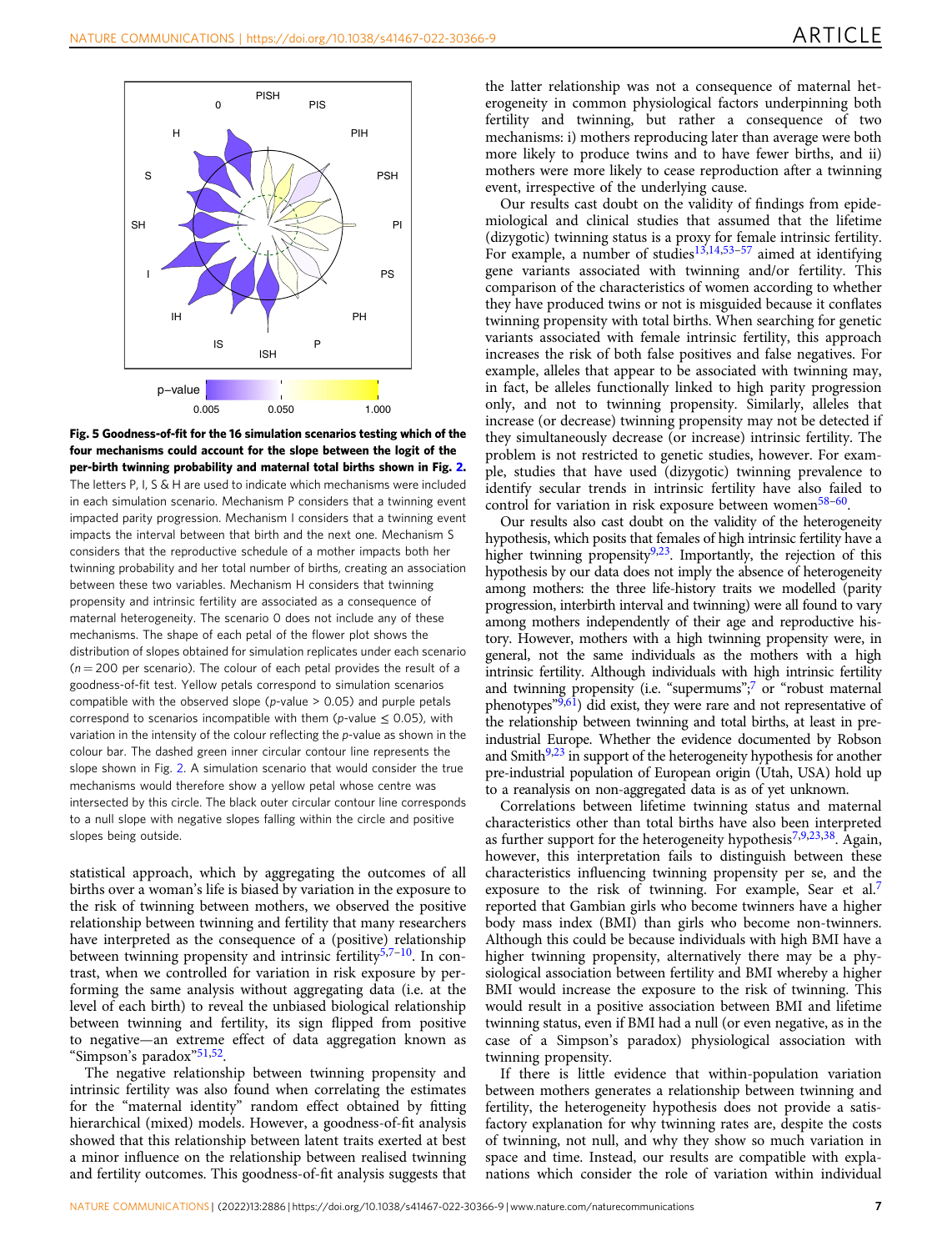mothers (i.e. across their reproductive lifetimes), as well as between populations. In particular, we observed a clear peak in twinning probability for women in their mid to late thirties. This well-documented pattern<sup>[1](#page-9-0),[5,11,](#page-9-0)[38,39](#page-10-0)</sup> is (qualitatively) predicted by the ova insurance hypothesis<sup>[4,11](#page-9-0)</sup>. This hypothesis states that dizygotic twinning occurs as a by-product of polyovulation, a condition-dependent compensatory mechanism against embryo mortality that would thus be selected to increase with maternal age. It predicts women reproducing early in their life will tend to have more singletons because polyovulation is rare, and women reproducing late will tend to have more singletons because their polyovulation is masked by the high rate of embryo mortality $^{11}$ . The rate of egg production exceeding the rate of births, the rate of dizygotic twins exceeding the rate of monozygotic twins, and the frequent reabsorption of one fertilised egg after a successful double fertilisation (i.e. the "vanishing twin syndrome"<sup>[12](#page-9-0)</sup>) all provide further indirect evidence in support of this hypothesis[4.](#page-9-0)

Our numerical simulations are compatible with betweenpopulation variation being another driver of the relationship between twinning and fertility: an increase in twinning propensity increased women's lifetime reproductive success when twin mortality was not much larger than that of singletons, but decreased it otherwise. Hence, the twinning rate that maximises women's lifetime reproductive success will depend on the population and its environment, and populations may thus evolve different twinning rates—an idea known as the eco-evolutionary hypothesis<sup>[6,20](#page-9-0)</sup>. Testing this hypothesis, which requires twinning, mortality and fertility data sampled from populations located in widely different environments, is beyond the scope of this study, and attempts by others<sup>[5](#page-9-0)-[8](#page-9-0),[10](#page-9-0)</sup> relied on the problematic definition of twinning status by aggregating over an individual's life. Yet, our data show that the prerequisites for this hypothesis are met. Until the ova insurance hypothesis is shown to fully account for variation in twinning rates within and between populations, the eco-evolutionary hypotheses should not be disregarded.

Both the ova insurance hypothesis and the eco-evolutionary hypothesis are compatible with our finding that the relationship between twinning and fertility is not particularly strong once non-aggregated data are analysed. Indeed, under the ova insurance hypothesis one expects a weak relationship because selection acts upon double ovulation and not upon twinning per se. Under the eco-evolutionary hypothesis, a weak relationship is expected if populations are close to their evolutionary equilibrium. In contrast, the heterogeneity hypothesis would result in a stronger relationship established by condition dependence.

Irrespective of the hypothesis, trait, population and species under study, it is likely that much research in life science and medicine is impacted by the problem we have highlighted—an ecological fallacy caused by aggregating life-history events within individuals. Flagging which particular results or claims are robust to the effect of data aggregation requires reanalysis using statistical approaches that do not rely on aggregation, such as hierarchical models $27$ . The most effective way to avoid the issue in the first place is for data providers to distribute non-aggregated datasets. The costs of more stringent ethical and legal requirements (whenever applicable, to respect individual privacy) and solving technical difficulties (such datasets are much larger than their aggregated counterparts) will pale in comparison to the benefits of avoiding ecological fallacies.

#### **Methods**

#### Data preparation

Historical data. The primary source of data is historical parish registers, which have been transcribed under the supervision of many of the study authors over a number of decades, primarily for evolutionary demographic research. Our dataset (Supplementary Data 1) includes nine European populations, including some for

which the positive relationship between maternal lifetime twinning status and maternal total births has been described previously<sup>[5,6,8](#page-9-0),[10](#page-9-0)</sup>. Details for the populations used in this study are given in Table [1](#page-2-0) and in Supplementary Table 14. The sourcing of each dataset and the socio-ecological background of each population have already been described in previous studies (see Table [1](#page-2-0) for references). Overall, there is no reason to suspect a high level of consanguinity in these populations $62$ , so our analyses do not account for the variable level of relatedness between individuals. The datasets cover pre-industrial periods in which the lifetime reproductive success was high and the majority of people were living and working in agrarian communities, except for the Samis (from northern Finland and Sweden) who made their living fully or in part from a combination of herding, fishing and hunting. The smooth decline of the probability of parity progression with parity (Fig. [4](#page-5-0)a) suggests that mothers did not effectively limit their reproductive success with the aim of achieving a small family size, as found in populations that have undergone a demographic transition.

Data selection. We use the term family to describe a mother and all individuals to whom she gave birth over her life. For our analyses, all families considered met the following criteria: the mother's age was known at a monthly resolution and her life course traced until at least age 45 (approximating full reproductive life), the birth year and month of all offspring must have been recorded and consecutive births were all at least nine months apart from one another. In the case of one population (Norway) and of a few observations in the other populations, the month of birth was not available. These data were thus not considered in the results presented in main text because some of our analyses require an accurate estimation of the interbirth interval. Most analyses are thus based on data from eight populations. Nevertheless, the slope of the negative relationship between twinning and total birth remained very similar irrespectively of whether or not such data were included (Supplementary Fig. 5), which suggests that the exclusion of Norwegian data does not alter our main conclusions. Information on the populations considering also the data for which the birth months were missing is provided in Supplementary Table 14.

Twin identification. In our data, the maximum number of offspring to constitute a multiple birth was three. We use the term  $twin(s)$  to refer to offspring who were the result of the same multiple birth (including 1745 sets of twins sensu stricto and 19 sets of triplets in the filtered dataset and, respectively, 1915 and 20 in the dataset including observations that lack birth months). Although twins are sometimes explicitly indicated in the data sources, this is not always the case. Thus, for the sake of consistency across our populations, twin births were identified when at least two individuals born to the same mother appeared with similar birth dates, according to strict criteria: if the exact birth dates were available, then offspring were identified as twins if their birth dates were no more than one day apart. If the exact birth dates were not available, then an identical birth year and month were considered sufficient for positive twin identification.

#### Analyses and simulations

Characterisation of the relationship between twinning and fertility. We began by characterising the relationship between lifetime twinning status and maternal total births by fitting two models. For the first, we used a Generalised Linear Mixedeffects Model (GLMM) to investigate whether the mothers of twins (twinners) had experienced a larger or smaller number of births than mothers who only had singletons (non-twinners). We fitted this GLMM on the mother-level data with the R package spaMM[63](#page-10-0) using the call:

$$
fitme(births\_total \sim 1 + twinner + (1|pop),
$$

$$
data = mother\_level\_data,
$$

$$
family = Tnegbin(line = "log")
$$

 $(1)$ 

 $(2)$ 

The response variable births\_total refers to all births recorded over a mother's observed lifetime (count data). The term 1 informs the function to fit an intercept (which happens by default, but is indicated here for clarity). The predictor twinner refers to maternal lifetime twinning status (binary: twinner vs non-twinner) and is modelled as a fixed effect. The term pop refers to the population identity

(qualitative variable with eight levels) and is modelled by a Gaussian random effect acting on the intercept, which allows for the modelling of the heterogeneity between populations that is not captured by the fixed effects. The argument family

is used to define the error structure and the link function of the GLMM (more on this below).

In a second model, we reversed which variable is used as a response and which is used as the fixed-effect predictor. This allowed us to analyse how maternal total births predicted the probability of a mother producing twins during her lifetime using the call:

$$
fitme(twinner \sim 1 + births\_total + (1|pop),
$$

$$
data = mother\_level\_data,
$$

 $family = binomial(link = "logit")$ 

The fitted models 1 and 2 are depicted in Fig. [1](#page-3-0)a, b and Supplementary Tables 1, 2. While models 1 and 2 represent two sides of the same coin, the fit of both models is justified because each model formulation provides complementary information: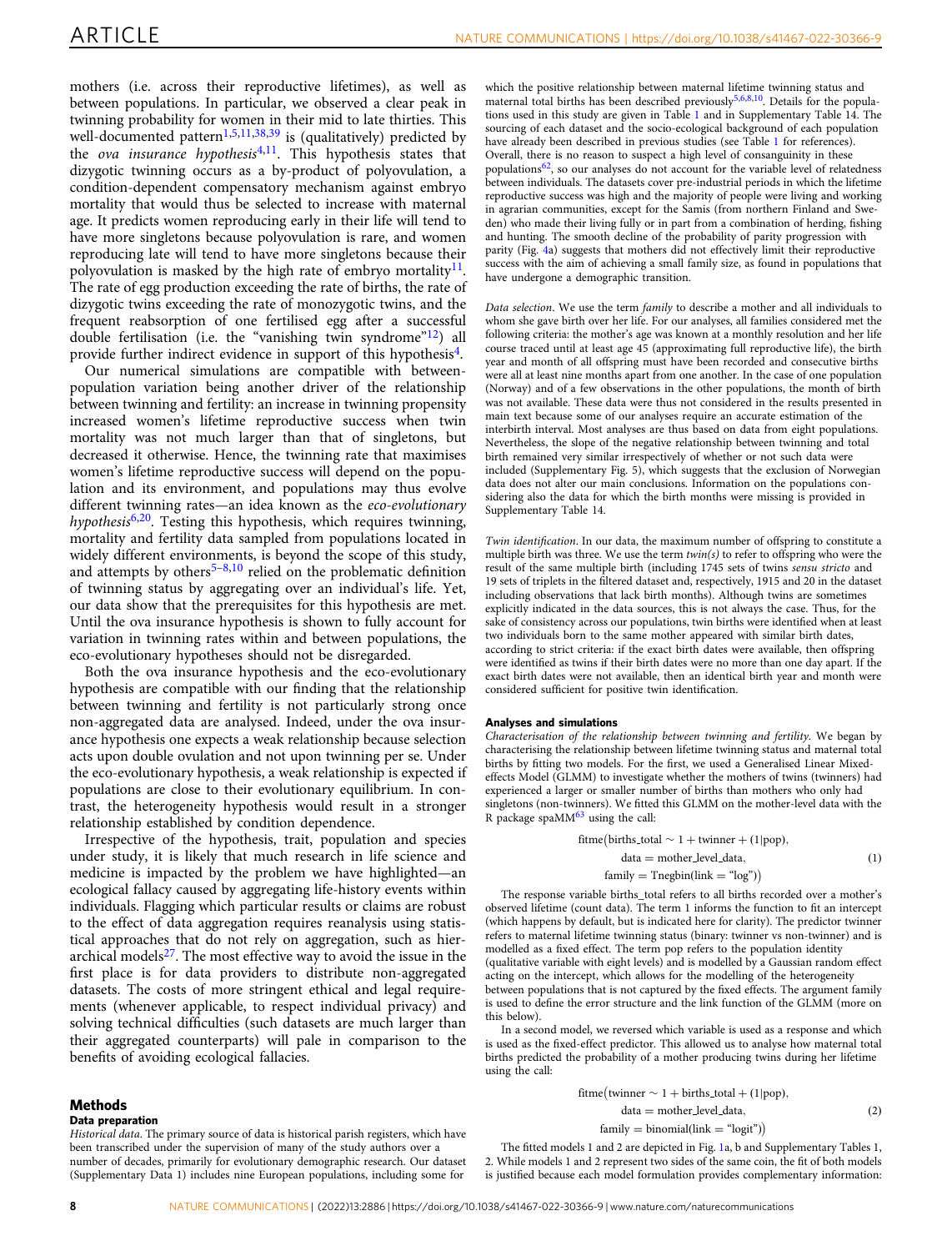expressing the effect of twinning on fertility relates to previous work $5-10,57$  $5-10,57$  $5-10,57$  $5-10,57$  and expressing the effect of fertility on twinning is a first step toward identifying what shapes twinning propensity, the focus of this paper.

For the model predicting total births (model 1), we chose to use a negative binomial error structure. Using this error structure produced a fit of the data that was better than a (truncated) Poisson—the usual alternative for count data—as evidenced by much smaller marginal and conditional AIC values<sup>[64](#page-10-0)</sup>. Here we specifically used a truncated negative binomial distribution because the data do not possess zeros by construction (only mothers are present in the dataset, i.e. there are no nulliparous women). For the model predicting lifetime twinning status (model 2), we chose a binomial error structure which is appropriate for binary data.

Modelling the proportion of twin births among all births per mother is an effective way to avoid biases caused by differences in exposure to the risk of having twins affecting the relationship between twinning and fertility. For this, we fitted the following third model:

fitme (cbind (twin\_total, singleton\_total)

 $\sim 1 + \text{births\_total} + (1|\text{pop})$ ,

$$
data = mother\_level\_data,
$$

 $(3)$ 

family  $=$  binomial (link  $=$  "logit") $)$ 

In this model, the variable twin\_total refers to the mother's total number of twin births (i.e. one for each twinning event), singleton\_total refers to the lifetime number of singleton births, and the cbind() function serves to indicate the fitting function to model the frequency of twinning events based on these two variables, which is interpreted as number of successes and failures of a binomial experience. The fitted model 3 is depicted in Fig. [2](#page-4-0) and Supplementary Table 3.

We modified model 3 so as to test whether the effect of total births differed significantly between populations. To do so, we considered that the effect of populations on total births could either be modelled as an interaction between fixed effects or as a random slope. For the former representation, we thus compared the fit of a model with linear predictor structure defined in spaMM as 1+births\_total\*pop to that of a model with the structure 1+births\_total+pop. For the latter representation, we compared the fit with linear predictor structure 1+births\_total + (1|pop) (i.e. model 3 as introduced above) to that of 1+births\_total + (1+births\_total|pop). We performed this testing procedure by comparing the likelihood ratio between each pair of alternative fits to the expectation of such a ratio under the null hypothesis. The distribution of the statistics used for the test was computed using 1000 parametric bootstrap replicates, which we generated using the function anova() provided by spaMM<sup>63</sup>. The test revealed a small non-significant variation in slopes between populations (see Results). For the sake of simplicity, we thus considered the effect of births\_total the same across populations in all other analyses.

Modelling life-history events using GLMMs. To reveal the biological mechanisms responsible for the relationship between twinning and fertility, we first fitted statistical models describing how age, parity and twin/singleton status, as well as individual and population differences influenced three key life-history events: parity progression (PP), the duration of interbirth intervals (IBI) and the twinning outcome of births (T). These models were fitted on birth-level data by the following calls:

$$
fitme(PP \sim 1 + twin + poly(cbind(age, parity), best-order) + (1|material_id) + (1|pop), data = birth-level_data, family = binomial (link = "logit")
$$
 (4)

fitme (IBI  $\sim 1 +$  twin + poly (cbind(age, parity), best\_order)

þ ð1jmaternal idÞþð1jpopÞ; data ¼ birth level data; family ¼ negbinðlink ¼ "log"Þ ð5Þ

$$
frame(T \sim 1 + poly(cbind(age, parity), best-order)
$$

$$
+ (1|material_id) + (1|pop),
$$

$$
data = birth\_level\_data,
$$

$$
family = binomial (link = "logit")).
$$
(6)

The response variables of models 4, 5 and 6 are thus PP, IBI and T, which refer to whether the mother went on to reproduce again or not (a boolean), the duration of the interbirth interval between the focal birth and the next (a discrete number of months) and whether the birth resulted in twins or not (a boolean), respectively. In addition to the terms that have already been defined, we now have the term poly(cbind(age, parity), best\_order) to code for a polynomial describing the effect of maternal age, parity and their possible interaction. The two-variable polynomial function was applied on maternal age (with a monthly resolution) and parity (i.e. the current birth rank). Such a polynomial term allowed us to explore the influences of maternal age and parity on each response variable while encompassing the non-linearity of these predictors. We also have the predictor variable twin, which is a boolean that indicates if the previous birth event of a given

mother resulted in twins or not (the variable twin and T are the same, but we used two different names to clarify when it is used as a response or as a predictor). Finally, we have the random effect "maternal identity" (maternal\_id), which is used to represent intrinsic variation among mothers, that is, heterogeneity of expected response among individuals, beyond that due to the fixed effects and the population random effect. This random effect therefore measures maternal intrinsic fertility (in models 4 & 5) and twinning propensity (in model 6).

To determine the best polynomial order (best\_order) for the polynomial term we attempted orders from 0 to 6 and selected, for each model, the order leading to the model fit associated with the smallest marginal AIC. A polynomial of order 6 is sufficient to fit very complex shapes. Polynomial orders obtained by this procedure are given in the summary tables of the model fits given in Supplementary Tables. Importantly, maternal age and parity are highly correlated together (Spearman's  $rho = 0.69$ , unequally correlated to response variables and exert non-linear effects. These are precisely the conditions in which collinearity issues are the most severe<sup>[65](#page-10-0)</sup>. This justifies why we considered them jointly in all statistical models, as well as why we did not attempt to partition their respective biological effects in our analyses (except for the visual representation in Fig. [4](#page-5-0)).

In order to study how the lifetime twinning status influenced maternal age at first birth, we also fitted the following model:

$$
frame(AFB \sim 1 + twinner * births\_total\_fac + (1|pop),
$$
  

$$
data = mother\_level\_data,
$$
 (7)  

$$
family = negbin(link = "log")
$$

In this model, the response variable AFB corresponds to the age at first birth expressed as a number of months (discrete data) and the predictor births\_total\_fac corresponds to a qualitative variable referring to maternal total births (10 levels: 1,  $2, ..., 9, 10 +$ ). We here considered a possible interaction between twinner and births\_total\_fac. We used the negative binomial family as in model 1 but as for model 5 there is no need to consider here the truncated form of the distribution. All other terms have already been defined. The fitted model is depicted in Supplementary Fig. 1 and Supplementary Table 7.

Marginal predictions for GLMMs. All predictions shown in plots or given in text represent marginal predictions. This means that the predictions for the quantities of interest (maternal lifetime births, twinning probabilities and age at first birth) are a function of coefficients of the fixed effects, and of the variance of the random effects. To be more precise, we averaged, over the fitted distribution of random effects, the predictions expressed on the scale of the response (i.e. back-transformed from the scale of the linear predictor) and conditional on the fixed and random effects. Unlike the traditional conditional predictions computed for a specific value of the random effects (often 0), such computation provides unbiased predictions and should be favoured in the context of GLMMs where random effects act nonadditively on the expected response (which is the case when the link function of the model is not identity<sup>[66](#page-10-0)</sup>). We estimated 95% intervals for these marginal predictions  $(CI_{95\%})$  using parametric bootstraps with the help of the function spa $MM\_boot()$ from the R package spaMM and boot.ci() from the R package boot. More details can be found by looking at the code of the functions compute\_predictions() and compare\_prediction() in our supporting R package twinR (see Code availability).

Simulating the life history of mothers. We produced an individual-based simulation model of human female life history to investigate the contribution of four mechanisms to the relationship, shown in Fig. [2,](#page-4-0) between per-birth twinning probability and maternal total births—an approach generally known as patternoriented modelling<sup>67</sup>. Each simulation proceeds in the following way: first, we initialised the simulation with representations of the exact same mothers present in the observed dataset, setting their population and maternal identities as the real ones, their starting ages at the observed values for age at first birth and their parity to one. Following this initialisation, the virtual lives of mothers proceeded as multiple iterations of a sequence of three life-history events, informed by statistical models (see below) and subject to the hypothesis being tested (Supplementary Figs. 3, 4). Specifically, for each mother, the twin/singleton status (T) of the current birth was first determined using a GLMM predicting T. Then, whether or not she will go on to reproduce at least once more was determined by simulating her parity progression status (PP) using a GLMM predicting the parity progression probability. For mothers who do continue reproducing, we finally used a third GLMM to determine the length of the interval between the current birth and the next one (IBI). At each iteration, a mother's parity is increased by one, and age is increased by the simulated length of the interbirth interval. All predictions were performed conditionally on the value for the predictor characterised by both fixed and random effects. The process of simulating PP, IBI and T was then reiterated until all women had ceased reproduction, which happens necessarily since the probability of parity progression is lower than one. We also set this probability to zero once women reached 60 years old to save computation time in particular simulation scenarios leading to unrealistic life histories (and bad goodness of fit). Note that the maximum recorded age at which a mother gave birth was 55.1 years in our data. For the same reason, we also capped the maximum simulated duration for the interbirth interval to 30 years.

Drawing life-history events from the fit of the model formulas shown above for models 4, 5 and 6 corresponds to simulating the scenario PISH (i.e. all four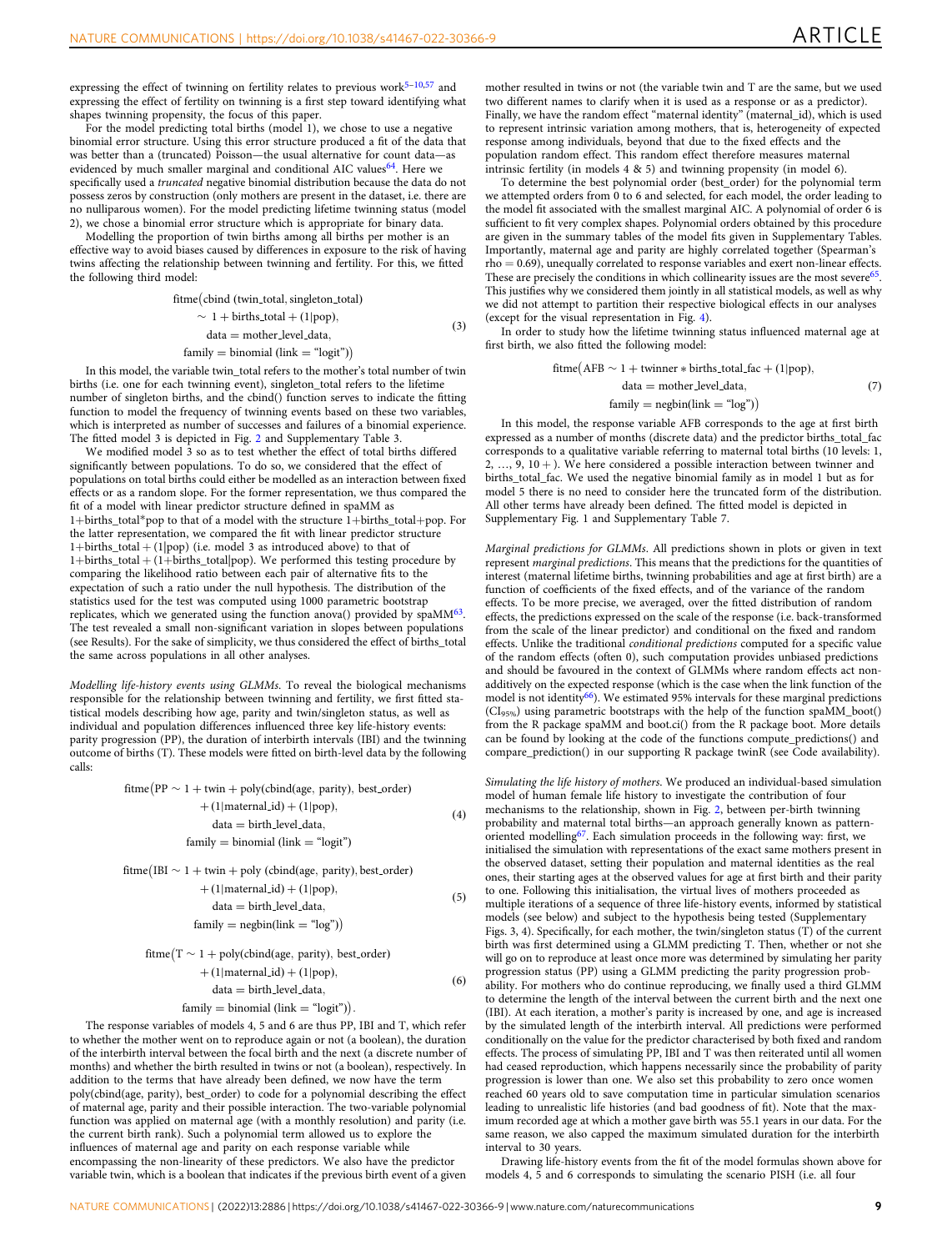<span id="page-9-0"></span>hypothetical mechanisms are activated). For simulating other simulation scenarios, we had to fit additional GLMMs derived from models presented above. Specifically, the term twin was dropped from model 4 to deactivate mechanism P (model 8; Supplementary Table 8); the term twin was dropped from model 5 to deactivate mechanism I (model 9; Supplementary Table 9); the term poly(cbind(age, parity), best\_order) was dropped from model 6 to deactivate the mechanism S (model 10 and 11; Supplementary Tables 10, 11); and the term (1|maternal\_id) was dropped from model 6 to deactivate mechanism H (model 11 and 12; Supplementary Tables 11, 12).

Testing candidate mechanisms using simulations. To test how each mechanism or association of mechanisms influenced the relationship between twinning and fertility, we ran simulations under each possible set of activated or inactivated mechanisms. We tested all possible sets and we thus built a total of  $4^2 = 16$  simulation scenarios (Supplementary Figs. 3, 4).

For each simulation scenario, we ran simulation replicates (see Supplementary Notes for details and information on the numbers of replicates), then fitted model 3 on the dataset produced by each replicate and extracted the estimate for the slope associated with the term births\_total in that model  $(\beta^*)$ . We then consider, in turn, that each simulation scenario may have generated the data. Each simulation scenario is thus considered as a null hypothesis which we aim at testing. Such a test is traditionally referred to as a goodness-of-fit test<sup>[68](#page-10-0)</sup>. The result of such a test, a p-value, answers the question: what is the probability of obtaining a value equal to, or more extreme than, the statistic of interest, if the null hypothesis were true? The rejection of the null hypothesis by the test (i.e. a *p*-value  $\leq$  0.05) signifies a rejection of the null hypothesis, and thus, here, the rejection of a simulation scenario which represents a particular mechanism, or combination of mechanisms. In contrast, a large (i.e. non-significant) p-value would here denote support for the simulation scenario under consideration.

A first candidate, as a statistic of interest to build our goodness-of-fit test, is the slope  $\beta^*$ . However, when viewed as a goodness-of-fit test, the direct comparison of the observed and simulated slopes may be conservative when other life-history parameters are fitted to the data. This is because the data tend to be more likely given parameter values fitted to the data than given the actual (unknown) parameter values that generated the data. The goodness-of-fit test is however only guaranteed to provide uniformly distributed p-values (a feature necessary for the correctness of any null hypothesis testing) when samples are drawn under the latter parameter values. This is a general issue in statistics which has also been discussed long ago, for example, when the data-generating process is the normal distribution and a Kolmogorov–Smirnov test of goodness-of-fit is applied<sup>69</sup>. We thus designed and validated a specific procedure to correct for such bias while testing each simulation scenario (Supplementary Notes). In the text, we only report outcomes from this unbiased goodness-of-fit test (for details, see Supplementary Notes and Supplementary Table 13).

Studying the effect of twinning propensity on the number of offspring using simulations. To study how twinning propensity influences the total number of offspring that mothers produced during their lifetime, we ran two sets of simulations, each with 100 replicates. In the first set, we ran the simulation as described in the section "Simulating the life history of mothers" using the fits of the models associated with the simulation scenario PIS (i.e. fits of models 4, 5 and 12). In the second set, we did the same, except that we modified the intercept of the model predicting twinning events (fit of the model 12) by adding 2.5 to its intercept. We also tried other values, some smaller (e.g. 0.25), some larger (e.g. 5), to make sure that the magnitudes of the change of the intercept did not impact our qualitative statements. For each set of replicates, we extracted the twinning rate, the twinner rate, the mean number of offspring produced and the mean total number of births. We report the means of these metrics, as well as the 95% Central Range from simulation replicates ( $CR_{95\%}$ ), which we directly computed by extracting the corresponding quantiles from the distribution generated by the replicates.

Realism of the simulations. We checked that the simulated life history closely matched that of the real mothers represented in our dataset beyond what is captured by the relationship between twinning and fertility. To do so, we compared different metrics related to fertility and twinning between the real and simulated data. We chose to perform this comparison under the simulation scenario PIS since it produces the best goodness-of-fit. The results of this quality check confirm that our simulations represent the reproductive lives of the mothers appropriately (Supplementary Fig. 6).

Studying the effect of mortality on the number of offspring using simulations. To account for the fact that not all offspring have the same expected survival, we also applied a survival weight to each simulated offspring before averaging the numbers for a given simulation set (baseline twinning propensity or enhanced, see Results). We used as weights the estimates for the probability of offspring survival between birth and adulthood provided by two publications associated with some of the data we used there. Specifically, following Helle et al.<sup>8</sup>, we used a weight of 0.603 for twins, 0.838 for singletons from twinners and 0.815 for singletons from nontwinners. Alternatively, following Haukioja et al.<sup>3</sup>, we used a weight of 0.337 for twins and 0.706 for singletons from all mothers.

Implementation details. All statistical analyses were performed in R version  $4.1^{70}$ . The main R packages we used were spa $\dot{M}$ <sup>[63](#page-10-0)</sup> version 3.9.40 for the fit of all the statistical models, boot<sup>[71,72](#page-10-0)</sup> version 1.3-28 for the computation of confidence intervals based on parametric bootstraps, and  $R6^{73}$  version 2.5.1 for defining the object used to run the simulations. The DESCRIPTION file from our package twinR (see Code availability) lists the additional R packages required for this project (e.g. those used for plotting and data manipulation).

Reporting summary. Further information on research design is available in the Nature Research Reporting Summary linked to this article.

#### Data availability

The data generated in this study are provided in Supplementary Data 1. They are also available within the supporting R package called twinR [\(https://github.com/courtiol/](https://github.com/courtiol/twinR) [twinR](https://github.com/courtiol/twinR)) which has been archived within the Zenodo repository: [https://doi.org/10.5281/](https://doi.org/10.5281/zenodo.6551399) [zenodo.6551399.](https://doi.org/10.5281/zenodo.6551399)

#### Code availability

The R code behind this paper is available within the supporting R package called twinR ([https://github.com/courtiol/twinR\)](https://github.com/courtiol/twinR) which has been archived within the Zenodo repository: [https://doi.org/10.5281/zenodo.6551399.](https://doi.org/10.5281/zenodo.6551399)

Received: 9 July 2021; Accepted: 27 April 2022; Published online: 24 May 2022

#### References

- 1. Bulmer, M. G. The Biology of Twinning in Man (Clarendon Press., 1970).
- Smits, J. & Monden, C. Twinning across the developing world. PLoS ONE 6, e25239 (2011).
- Haukioja, E., Lemmetyinen, R. & Pikkola, M. Why are twins so rare in Homo sapiens? Am. Nat. 133, 572–577 (1989).
- 4. Anderson, D. J. On the evolution of human brood size. Evolution 44, 438–440  $(1990)$
- 5. Gabler, S. & Voland, E. Fitness of twinning. Hum. Biol. 66, 699–713 (1994).
- 6. Lummaa, V., Haukioja, E., Lemmetyinen, R. & Pikkola, M. Natural selection on human twinning. Nature 394, 533–534 (1998).
- 7. Sear, R., Shanley, D., Mcgregor, I. A. & Mace, R. The fitness of twin mothers: evidence from rural Gambia. J. Evol. Biol. 14, 433–443 (2001).
- 8. Helle, S., Lummaa, V. & Jokela, J. Selection for increased brood size in historical human populations. Evolution 58, 430–436 (2004).
- 9. Robson, S. L. & Smith, K. R. Twinning in humans: maternal heterogeneity in reproduction and survival. Proc. R. Soc. Lond. B: Biol. Sci. 278, 3755–3761 (2011).
- 10. Skjærvø, G. R., Stokke, B. G. & Røskaft, E. The rarity of twins: a result of an evolutionary battle between mothers and daughters—or do they agree? Behav. Ecol. Sociobiol. 63, 1133–1140 (2009).
- 11. Hazel, W. N., Black, R., Smock, R. C., Sear, R. & Tomkins, J. L. An agedependent ovulatory strategy explains the evolution of dizygotic twinning in humans. Nat. Ecol. Evol. 4, 987–992 (2020).
- 12. Hall, J. G. Twinning. Lancet 362, 735–743 (2003).
- 13. Mbarek, H. et al. Identification of common genetic variants influencing spontaneous dizygotic twinning and female fertility. Am. J. Hum. Genet. 98, 898–908 (2016).
- 14. Mbarek, H. et al. Biological insights into multiple birth: genetic findings from UK Biobank. Eur. J. Hum. Genet. 27, 970–979 (2019).
- 15. Young, B. C. & Wylie, B. J. Effects of twin gestation on maternal morbidity. Semin. Perinatol. 36, 162–168 (2012).
- 16. Smith, L. K. et al. Trends in the incidence and mortality of multiple births by socioeconomic deprivation and maternal age in England: population-based cohort study. BMJ Open 4, e004514 (2014).
- 17. van Heesch, M. M. J. et al. Hospital costs during the first 5 years of life for multiples compared with singletons born after IVF or ICSI. Hum. Reprod. 30, 1481–1490 (2015).
- 18. Monden, C. W. S. & Smits, J. Mortality among twins and singletons in sub-Saharan Africa between 1995 and 2014: a pooled analysis of data from 90 demographic and health surveys in 30 countries. Lancet Glob. Health 5, e673–e679 (2017).
- 19. Aston, K. I., Peterson, C. M. & Carrell, D. T. Monozygotic twinning associated with assisted reproductive technologies: a review. Reproduction 136, 377–386 (2008).
- 20. Hoekstra, C. et al. Dizygotic twinning. Hum. Reprod. Update 14, 37–47 (2008).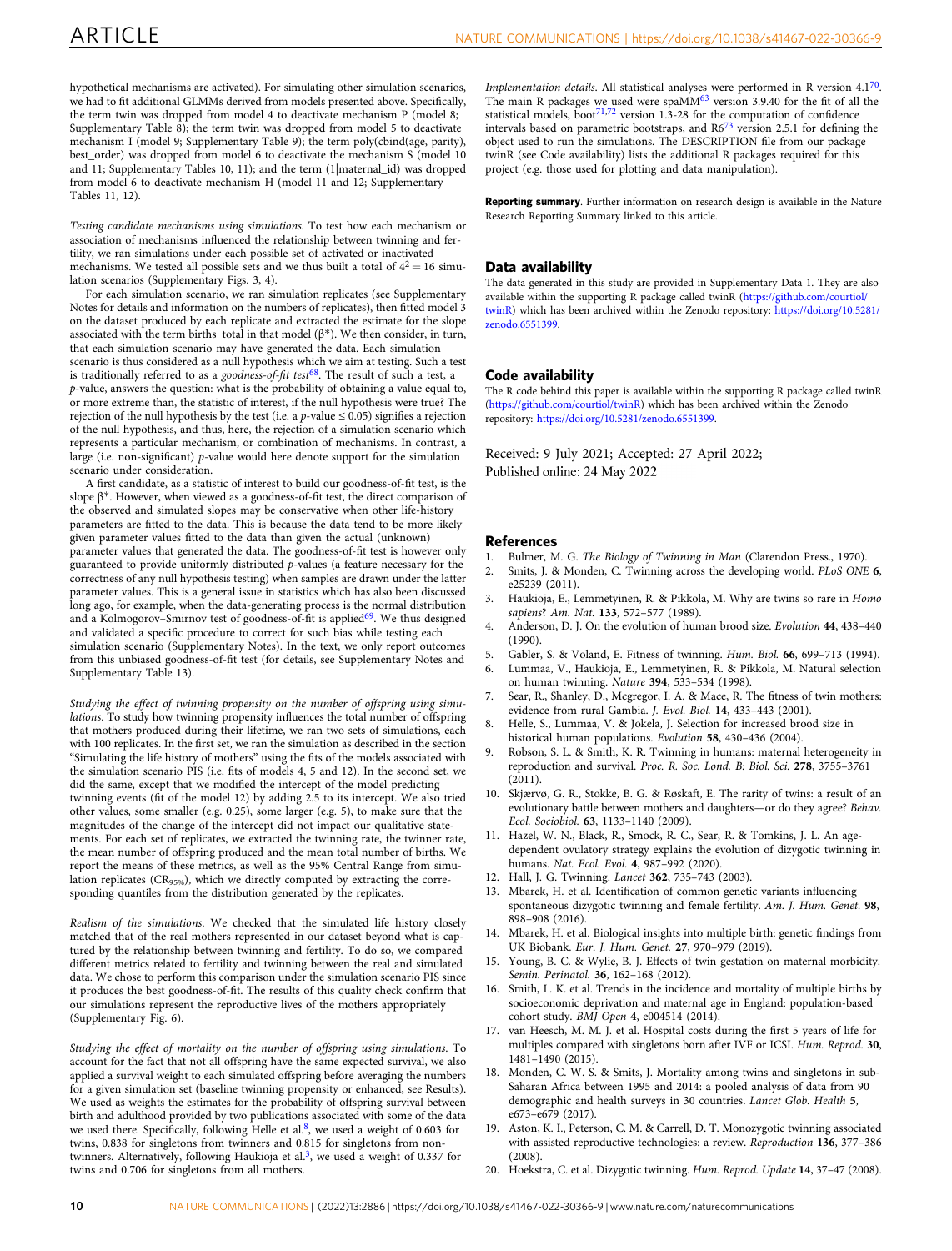- <span id="page-10-0"></span>21. Allen, G. In Twin Research 3: Part A, Twin Biology and Multiple Pregnancy (eds. Gedda, L., Parisi, P. & Nance, W. E.) (Alan R. Liss Inc.,1981).
- 22. Rickard, I. J., Courtiol, A. & Lummaa, V. Why is lifetime fertility higher in twinning women? Proc. R. Soc. Lond. B Biol. Sci. 279, 2510–2511 (2012).
- 23. Robson, S. L. & Smith, K. R. Parity progression ratios confirm higher lifetime fertility in women who bear twins. Proc. R. Soc. B: Biol. Sci. 279, 2512–2514 (2012).
- 24. Selvin, H. C. Durkheim's Suicide and problems of empirical research. Am. J. Sociol. **63**, 607-619 (1958).
- 25. Robinson, W. S. Ecological correlations and the behavior of individuals. Am. Sociol. Rev. 15, 351–357 (1950).
- 26. Pollet, T. V., Tybur, J. M., Frankenhuis, W. E. & Rickard, I. J. What can crosscultural correlations teach us about human nature? Hum. Nat. 25, 410–429 (2014).
- 27. Pollet, T. V., Stulp, G., Henzi, S. P. & Barrett, L. Taking the aggravation out of data aggregation: A conceptual guide to dealing with statistical issues related to the pooling of individual-level observational data. Am. J. Primatol. 77, 727–740 (2015).
- 28. Chapman, R. The concept of exposure. Accid. Anal. Prev. 5, 95–110 (1973).
- Piantadosi, S., Byar, D. P. & Green, S. B. The ecological fallacy. Am. J. Epidemiol. 127, 893–904 (1988).
- 30. Brand, A. & Bradley, M. T. More voodoo correlations: when average-based measures inflate correlations. J. Gen. Psychol. 139, 260–272 (2012).
- 31. Evans, S. R., Waldvogel, D., Vasiljevic, N. & Postma, E. Heritable spouse effects increase evolutionary potential of human reproductive timing. Proc. R. Soc. Lond. B: Biol. Sci. 285, 20172763 (2018).
- 32. Helle, S. Search for a resource-based trade-off between lifetime reproductive effort and women's postreproductive survival in preindustrial Sweden. J. Gerontol. A: Biol. Sci. Med. Sci. 74, 642–647 (2019).
- 33. Pettay, J. E., Lahdenperä, M., Rotkirch, A. & Lummaa, V. Costly reproductive competition between co-resident females in humans. Behav. Ecol. 27, 1601–1608 (2016).
- 34. Pettay, J. E., Lahdenperä, M., Rotkirch, A. & Lummaa, V. Effects of female reproductive competition on birth rate and reproductive scheduling in a historical human population. Behav. Ecol. 29, 333–341 (2018).
- 35. Sköld, P., Axelsson, P., Karlsson, L. & Smith, L. Infant mortality of Sami and settlers in Northern Sweden: the era of colonization 1750–1900. Glob. Health Action 4, 8441 (2011).
- 36. Sköld, P. & Axelsson, P. The northern population development; colonization and mortality in Swedish Sapmi, 1776–1895. Int. J. Circumpolar Health 67, 29–44 (2008).
- 37. Corbett, S., Courtiol, A., Lummaa, V., Moorad, J. & Stearns, S. The transition to modernity and chronic disease: mismatch and natural selection. Nat. Rev. Genet. 19, 419–430 (2018).
- 38. Nylander, P. P. The factors that influence twinning rates. Acta Genet. Med. Gemellol. (Roma) 30, 189–202 (1981).
- 39. Lichtenstein, P., Olausson, P. O. & Källén, A. J. Twin births to mothers who are twins: a registry based study. BMJ 312, 879–881 (1996).
- 40. Lummaa, V. Reproductive investment in pre-industrial humans: the consequences of offspring number, gender and survival. Proc. R. Soc. Lond. B: Biol. Sci. 268, 1977–1983 (2001).
- Record, R. G., Armstrong, E. & Lancashire, R. J. A study of the fertility of mothers of twins. J. Epidemiol. Community Health 32, 183–189 (1978).
- 42. Clark, G., Cummins, N. & Curtis, M. Twins support the absence of paritydependent fertility control in pretransition populations. Demography 57, 1571–1595 (2020).
- 43. Broekmans, F. J., Soules, M. R. & Fauser, B. C. Ovarian aging: mechanisms and clinical consequences. Endocr. Rev. 30, 465-493 (2009).
- 44. Hartmann, P. E., Kulski, J. K., Rattigan, S., Prosser, C. G. & Saint, L. Breastfeeding and reproduction in women in Western Australia—a review. Birth Issues Perinat. Care 8, 215–226 (1981).
- 45. Kleinman, J. C., Fowler, M. G. & Kessel, S. S. Comparison of infant mortality among twins and singletons: United States 1960 and 1983. Am. J. Epidemiol. 133, 133–143 (1991).
- 46. Obi-Osius, N., Misselwitz, B., Karmaus, W. & Witten, J. Twin frequency and industrial pollution in different regions of Hesse, Germany. J. Occup. Environ. Med. 61, 482–487 (2004).
- 47. Allen, G. & Parisi, P. Trends in monozygotic and dizygotic twinning rates by maternal age and parity. Further analysis of Italian data, 1949-1985, and rediscussion of US data, 1964-1985. Acta Genet. Med. Gemellol. (Roma) 39, 317–328 (1990).
- 48. McCoy, D. E. et al. A comparative study of litter size and sex composition in a large dataset of callitrichine monkeys. Am. J. Primatol. 81, e23038 (2019).
- 49. Pettifor, R. A., Perrins, C. M. & McCleery, R. H. Individual optimization of clutch size in great tits. Nature 336, 160–162 (1988).
- 50. Charnov, E. L. & Ernest, S. K. M. The offspring‐size/clutch‐size trade‐off in mammals. Am. Nat. 167, 578–582 (2006).
- 51. Simpson, E. H. The interpretation of interaction in contingency tables. J. R. Stat. Soc. Ser. B Stat. Methodol. 13, 238–241 (1951).
- 52. Blyth, C. R. On Simpson's paradox and the sure-thing principle. J. Am. Stat. Assoc. 67, 364-366 (1972).
- 53. Oliveira-Klein, M. et al. Lack of association between genetic polymorphisms in IGF1 and IGFBP3 with twin births in a Brazilian population (Cândido Godói, Rio Grande do Sul). Genet. Mol. Biol. 41, 775–780 (2018).
- 54. Painter, J. N. et al. A genome wide linkage scan for dizygotic twinning in 525 families of mothers of dizygotic twins. Hum. Reprod. 25, 1569–1580 (2010).
- 55. Palmer, J. S. et al. Novel variants in growth differentiation factor 9 in mothers of dizygotic twins. J. Clin. Endocrinol. Metab. 91, 4713–4716 (2006).
- 56. Sirugo, G. et al. PTX3 genetic variation and dizygotic twinning in the Gambia: could pleiotropy with innate immunity explain common dizygotic twinning in Africa? Ann. Hum. Genet. 76, 454–463 (2012).
- 57. Tagliani-Ribeiro, A. et al. High twinning rate in Cândido Godói: a new role for p53 in human fertility. Hum. Reprod. 27, 2866–2871 (2012).
- 58. Lazar, P., Hemon, D. & Berger, C. Twinning rate and reproduction failures. Prog. Clin. Biol. Res. 24, 125–132 (1978).
- 59. Tong, S. & Short, R. V. Dizygotic twinning as a measure of human fertility. Hum. Reprod. 13, 95–98 (1998).
- 60. Derom, C., Gielen, M., Peeters, H., Frijns, J.-P. & Zeegers, M. P. A. Time trends in the natural dizygotic twinning rate. Hum. Reprod. 26, 2247–2252 (2011).
- 61. Chernenko, A., Hollingshaus, M., Robson, S., Hanson, H. A. & Smith, K. R. Tykes, toddlers, teens, and twins of robust mothers: do the offspring of twinning mothers share in their mother's robust phenotype? Biodemogr. Soc. Biol. 64, 102–113 (2018).
- Johow, J., Willführ, K. P. & Voland, E. High consanguinity promotes intergenerational wealth concentration in socioeconomically privileged Krummhörn families of the 18th and 19th centuries. Evol. Hum. Behav. 40, 204–213 (2019).
- 63. Rousset, F. & Ferdy, J.-B. Testing environmental and genetic effects in the presence of spatial autocorrelation. Ecography 37, 781–790 (2014).
- Vaida, F. & Blanchard, S. Conditional Akaike information for mixed-effects models. Biometrika 92, 351–370 (2005).
- 65. Mason, C. H. & Perreault, W. D. Collinearity, power, and interpretation of multiple regression analysis. J. Mark. Res. 28, 268–280 (1991).
- 66. Bland, J. R. & Cook, A. C. Random effects probit and logit: understanding predictions and marginal effects. Appl. Econ. Lett. 26, 116–123 (2019).
- 67. Grimm, V. et al. Pattern-oriented modeling of agent-based complex systems: lessons from ecology. Science 310, 987–991 (2005).
- 68. Cox, D. R. & Hinkley, D. V. Theoretical Statistics (Chapman & Hall, 1974). 69. Massey, F. J. The Kolmogorov–Smirnov test for goodness of fit. J. Am. Stat. Assoc. 46, 68–78 (1951).
- 70. R. Core Team. R: A Language and Environment for Statistical Computing. (R Foundation for Statistical Computing, 2021).
- 71. Canty, A. & Ripley, B. boot: bootstrap functions, R package version 1, 3–20 (2017).
- 72. Davison, A. C. & Hinkley, D. V. Bootstrap Methods and Their Application (Cambridge University Press, 1997).
- 73. Chang, W. R6: Encapsulated Classes with Reference Semantics, R package version 2.5.0. (2019).

#### Acknowledgements

The authors thank all the people, too numerous to name, who contributed to generating the datasets used in this study. We also thank Jean Michel Gaillard, Ruth Mace, and Olivia Judson for comments on our manuscript. I.J.R. was supported by Durham University and the German Academic Exchange Service (DAAD). V.L. was supported by the Academy of Finland. I.J.R., A.C. and V.L. also thank the Wissenschaftskolleg zu Berlin which hosted these authors during part of this research. Simulations were run on the DZG server provided by the Leibniz IZW; on the MESO@LR platform, financed by the Occitanie Region, Montpellier Mediterranean Metropole and the University of Montpellier; and on the Montpellier Bioinformatics Biodiversity platform supported by the LabEx CeMEB, an ANR "Investissements d'avenir" program (ANR-10-LABX-04-01). This work was also funded by the Academy of Finland grants no. 317808, 320162, 325857 and 331400 (S.H. and J.E.P.), the Strategic Research Council at the Academy of Finland via the NetResilience consortium grant no. 345185 and 345183 (V.L.), the Kone Foundation grants no. 086809, 088423 and 088423 (S.H. and R.K.), and the Swiss National Science Foundation grants no. 31003A\_159462 (E.P. and D.W.).

#### Author contributions

I.J.R. and A.C. designed research; E.P., S.H., V.L., R.K., J.P., E.R., G.R.S., C.S., E.V. and D.W. prepared the datasets of each population; I.J.R. compiled the datasets; A.C., I.J.R., F.R. and C.V. analysed data; C.V. and A.C. implemented the numerical simulations; A.C. and C.V. drew the plots and created the tables; F.R. and A.C. contributed new analytic